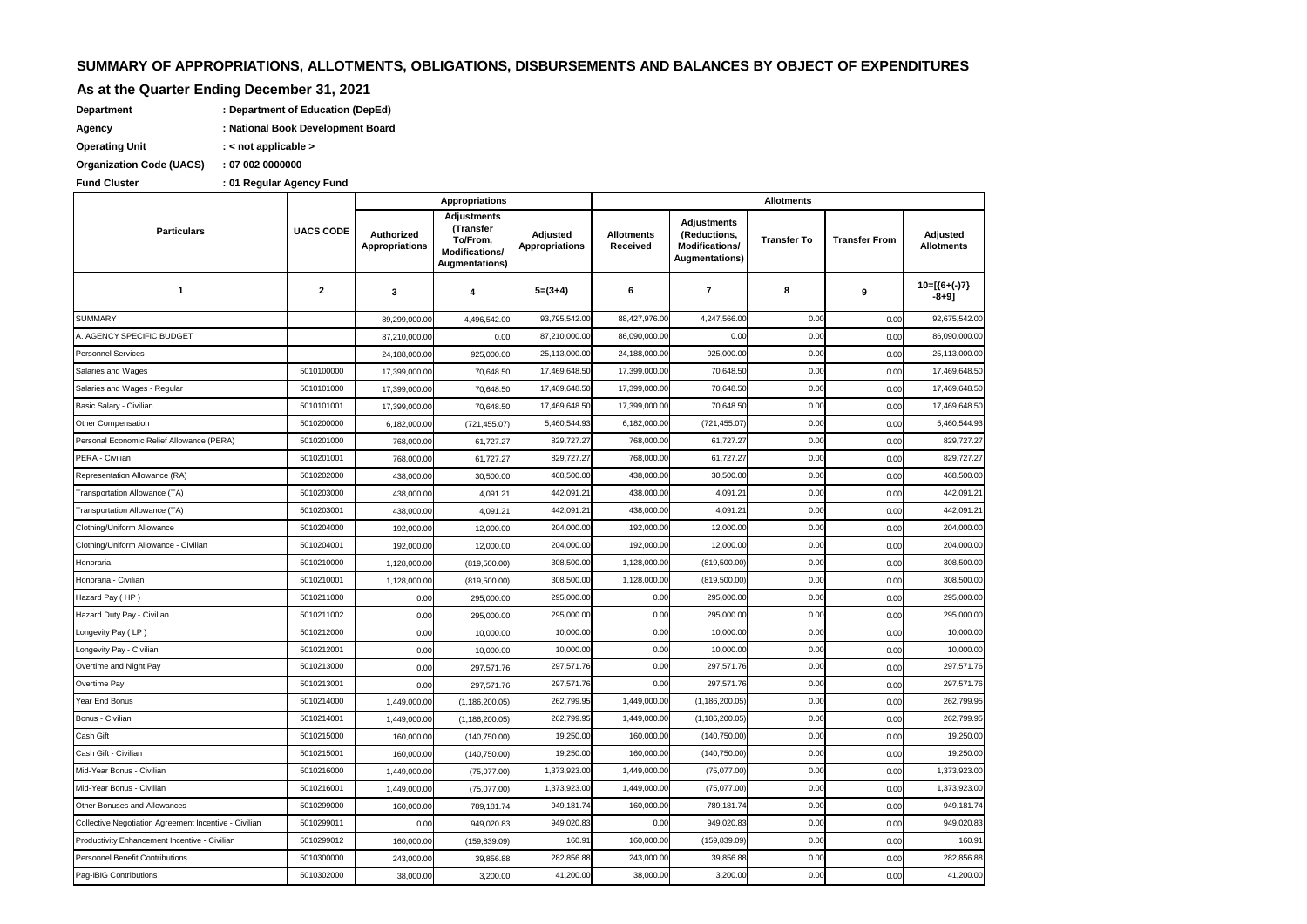|                                                        |                  |                                     | <b>Appropriations</b>                                                                  |                                   |                               |                                                                               | <b>Allotments</b>  |                      |                               |
|--------------------------------------------------------|------------------|-------------------------------------|----------------------------------------------------------------------------------------|-----------------------------------|-------------------------------|-------------------------------------------------------------------------------|--------------------|----------------------|-------------------------------|
| <b>Particulars</b>                                     | <b>UACS CODE</b> | Authorized<br><b>Appropriations</b> | <b>Adjustments</b><br>(Transfer<br>To/From,<br>Modifications/<br><b>Augmentations)</b> | Adjusted<br><b>Appropriations</b> | <b>Allotments</b><br>Received | <b>Adjustments</b><br>(Reductions,<br><b>Modifications/</b><br>Augmentations) | <b>Transfer To</b> | <b>Transfer From</b> | Adjusted<br><b>Allotments</b> |
| Pag-IBIG - Civilian                                    | 5010302001       | 38,000.00                           | 3,200.00                                                                               | 41,200.00                         | 38,000.00                     | 3,200.0                                                                       | 0.00               | 0.00                 | 41,200.00                     |
| <b>PhilHealth Contributions</b>                        | 5010303000       | 167,000.00                          | 37,656.88                                                                              | 204,656.88                        | 167,000.00                    | 37,656.88                                                                     | 0.00               | 0.00                 | 204,656.88                    |
| PhilHealth - Civilian                                  | 5010303001       | 167,000.00                          | 37,656.88                                                                              | 204,656.88                        | 167,000.00                    | 37,656.88                                                                     | 0.00               | 0.00                 | 204,656.88                    |
| Employees Compensation Insurance Premiums (ECIP)       | 5010304000       | 38,000.00                           | (1,000.00)                                                                             | 37,000.00                         | 38,000.00                     | (1,000.00)                                                                    | 0.00               | 0.00                 | 37,000.00                     |
| ECIP - Civilian                                        | 5010304001       | 38,000.00                           | (1,000.00)                                                                             | 37,000.00                         | 38,000.00                     | (1,000.00)                                                                    | 0.00               | 0.00                 | 37,000.00                     |
| Other Personnel Benefits                               | 5010400000       | 364,000.00                          | 1,535,949.69                                                                           | 1,899,949.69                      | 364,000.00                    | 1,535,949.6                                                                   | 0.00               | 0.00                 | 1,899,949.69                  |
| <b>Terminal Leave Benefits</b>                         | 5010403000       | 321,000.00                          | 1,568,949.69                                                                           | 1,889,949.69                      | 321,000.00                    | 1,568,949.69                                                                  | 0.00               | 0.00                 | 1,889,949.69                  |
| Ferminal Leave Benefits - Civilian                     | 5010403001       | 321,000.00                          | 1,568,949.69                                                                           | 1,889,949.6                       | 321,000.00                    | 1,568,949.6                                                                   | 0.00               | 0.00                 | 1,889,949.69                  |
| Other Personnel Benefits                               | 5010499000       | 43,000.00                           | (33,000.00)                                                                            | 10,000.00                         | 43,000.00                     | (33,000.00)                                                                   | 0.00               | 0.00                 | 10,000.00                     |
| Lump-sum for Step Increments - Length of Service       | 5010499010       | 43,000.00                           | (43,000.00)                                                                            | 0.00                              | 43,000.00                     | (43,000.00)                                                                   | 0.00               | 0.00                 | 0.00                          |
| Other Personnel Benefits                               | 5010499099       | 0.00                                | 10,000.00                                                                              | 10,000.00                         | 0.00                          | 10,000.00                                                                     | 0.00               | 0.00                 | 10,000.00                     |
| Maintenance and Other Operating Expenses               |                  | 59,302,000.00                       | (925,000.00)                                                                           | 58,377,000.00                     | 59,302,000.00                 | (925,000.00)                                                                  | 0.00               | 0.00                 | 58,377,000.00                 |
| <b>Traveling Expenses</b>                              | 5020100000       | 13,387,000.00                       | (12, 336, 145.13)                                                                      | 1,050,854.87                      | 13,387,000.00                 | (12, 336, 145.13)                                                             | 0.00               | 0.00                 | 1,050,854.87                  |
| Traveling Expenses - Local                             | 5020101000       | 1,815,000.00                        | (1,499,058.65)                                                                         | 315,941.35                        | 1,815,000.00                  | (1,499,058.65)                                                                | 0.00               | 0.00                 | 315,941.35                    |
| Traveling Expenses - Foreign                           | 5020102000       | 11,572,000.00                       | (10,837,086.48)                                                                        | 734,913.52                        | 11,572,000.00                 | (10,837,086.48                                                                | 0.00               | 0.00                 | 734,913.52                    |
| Training and Scholarship Expenses                      | 5020200000       | 358,000.00                          | 318,327.47                                                                             | 676,327.4                         | 358,000.00                    | 318,327.47                                                                    | 0.00               | 0.00                 | 676,327.47                    |
| <b>Training Expenses</b>                               | 5020201000       | 358,000.00                          | 296,641.1                                                                              | 654,641.1                         | 358,000.00                    | 296,641.1                                                                     | 0.00               | 0.00                 | 654,641.1                     |
| <b>Training Expenses</b>                               | 5020201002       | 358,000.00                          | 296,641.1                                                                              | 654,641.11                        | 358,000.00                    | 296,641.1                                                                     | 0.00               | 0.00                 | 654,641.11                    |
| Scholarship Grants/Expenses                            | 5020202000       | 0.00                                | 21,686.36                                                                              | 21,686.36                         | 0.00                          | 21,686.36                                                                     | 0.00               | 0.00                 | 21,686.36                     |
| Supplies and Materials Expenses                        | 5020300000       | 2,237,000.00                        | 12,682,473.41                                                                          | 14,919,473.4                      | 2,237,000.00                  | 12,682,473.4                                                                  | 0.00               | 0.00                 | 14,919,473.4                  |
| Office Supplies Expenses                               | 5020301000       | 324,000.00                          | (213,000.00)                                                                           | 111,000.00                        | 324,000.00                    | (213,000.00)                                                                  | 0.00               | 0.00                 | 111,000.00                    |
| Office Supplies Expenses                               | 5020301002       | 324,000.00                          | (213,000.00)                                                                           | 111,000.0                         | 324,000.00                    | (213,000.00)                                                                  | 0.00               | 0.00                 | 111,000.00                    |
| Accountable Forms Expenses                             | 5020302000       | 5,000.0                             | 0.00                                                                                   | 5,000.0                           | 5,000.00                      | 0.00                                                                          | 0.00               | 0.00                 | 5,000.00                      |
| Non-Accountable Forms Expenses                         | 5020303000       | 5,000.00                            | 0.00                                                                                   | 5,000.00                          | 5,000.00                      | 0.00                                                                          | 0.00               | 0.00                 | 5,000.00                      |
| Fuel, Oil and Lubricants Expenses                      | 5020309000       | 576,000.00                          | 0.00                                                                                   | 576,000.00                        | 576,000.00                    | 0.00                                                                          | 0.00               | 0.00                 | 576,000.00                    |
| Semi-Expendable Machinery and Equipment Expenses       | 5020321000       | 72,000.00                           | (53,801.00)                                                                            | 18,199.00                         | 72,000.00                     | (53,801.00                                                                    | 0.00               | 0.00                 | 18,199.00                     |
| Office Equipment                                       | 5020321002       | 0.00                                | 18,199.00                                                                              | 18,199.00                         | 0.00                          | 18,199.0                                                                      | 0.00               | 0.00                 | 18,199.00                     |
| Information and Communications Technology Equipment    | 5020321003       | 72,000.00                           | (72,000.00)                                                                            | 0.00                              | 72,000.00                     | (72,000.00)                                                                   | 0.00               | 0.00                 | 0.00                          |
| Semi-Expendable Furniture, Fixtures and Books Expenses | 5020322000       | 100,000.00                          | (100,000.00)                                                                           | 0.00                              | 100,000.00                    | (100,000.00)                                                                  | 0.00               | 0.00                 | 0.00                          |
| Semi-Expendable Furniture, Fixtures and Books Expenses | 5020322000       | 0.00                                | 0.00                                                                                   | 0.00                              | 0.00                          | 0.00                                                                          | 0.00               | 0.00                 | 0.00                          |
| Furniture and Fixtures                                 | 5020322001       | 100,000.00                          | (100,000.00)                                                                           | 0.00                              | 100,000.00                    | (100,000.00)                                                                  | 0.00               | 0.00                 | 0.00                          |
| Other Supplies and Materials Expenses                  | 5020399000       | 1,155,000.00                        | 13,049,274.41                                                                          | 14,204,274.41                     | 1,155,000.00                  | 13,049,274.4                                                                  | 0.00               | 0.00                 | 14,204,274.41                 |
| <b>Utility Expenses</b>                                | 5020400000       | 1,308,000.00                        | (598,000.00)                                                                           | 710,000.00                        | 1,308,000.00                  | (598,000.00)                                                                  | 0.00               | 0.00                 | 710,000.00                    |
| <b>Water Expenses</b>                                  | 5020401000       | 240,000.00                          | (150,000.00)                                                                           | 90,000.00                         | 240,000.00                    | (150,000.00)                                                                  | 0.00               | 0.00                 | 90,000.00                     |
| <b>Electricity Expenses</b>                            | 5020402000       | 1,068,000.00                        | (448,000.00)                                                                           | 620,000.00                        | 1,068,000.00                  | (448,000.00)                                                                  | 0.00               | 0.00                 | 620,000.00                    |
| <b>Communication Expenses</b>                          | 5020500000       | 2,414,000.00                        | (1,203,784.47)                                                                         | 1,210,215.53                      | 2,414,000.00                  | (1,203,784.47)                                                                | 0.00               | 0.00                 | 1,210,215.53                  |
| Postage and Courier Services                           | 5020501000       | 955,000.00                          | (497, 455.45)                                                                          | 457,544.55                        | 955,000.00                    | (497, 455.45)                                                                 | 0.00               | 0.00                 | 457,544.55                    |
| <b>Telephone Expenses</b>                              | 5020502000       | 312,000.00                          | (57, 329.02)                                                                           | 254,670.98                        | 312,000.00                    | (57, 329.02)                                                                  | 0.00               | 0.00                 | 254,670.98                    |
| Mobile                                                 | 5020502001       | 180,000.00                          | 0.00                                                                                   | 180,000.00                        | 180,000.00                    | 0.00                                                                          | 0.00               | 0.00                 | 180,000.00                    |
| Landline                                               | 5020502002       | 132,000.00                          | (57, 329.02)                                                                           | 74,670.98                         | 132,000.00                    | (57, 329.02)                                                                  | 0.00               | 0.00                 | 74,670.98                     |
| Internet Subscription Expenses                         | 5020503000       | 1,147,000.00                        | (649,000.00)                                                                           | 498,000.00                        | 1,147,000.00                  | (649,000.00)                                                                  | 0.00               | 0.00                 | 498,000.00                    |
| Awards/Rewards and Prizes                              | 5020600000       | 600,000.00                          | (480,000.00)                                                                           | 120,000.00                        | 600,000.00                    | (480,000.00)                                                                  | 0.00               | 0.00                 | 120,000.00                    |
| Awards/Rewards Expenses                                | 5020601000       | 600,000.00                          | (600,000.00)                                                                           | 0.00                              | 600,000.00                    | (600,000.00)                                                                  | 0.00               | 0.00                 | 0.00                          |
| Awards/Rewards Expenses                                | 5020601001       | 600,000.00                          | (600,000.00)                                                                           | 0.00                              | 600,000.00                    | (600,000.00)                                                                  | 0.00               | 0.00                 | 0.00                          |
| Prizes                                                 | 5020602000       | 0.00                                | 120,000.00                                                                             | 120,000.00                        | 0.00                          | 120,000.00                                                                    | 0.00               | 0.00                 | 120,000.00                    |
|                                                        |                  |                                     |                                                                                        |                                   |                               |                                                                               |                    |                      |                               |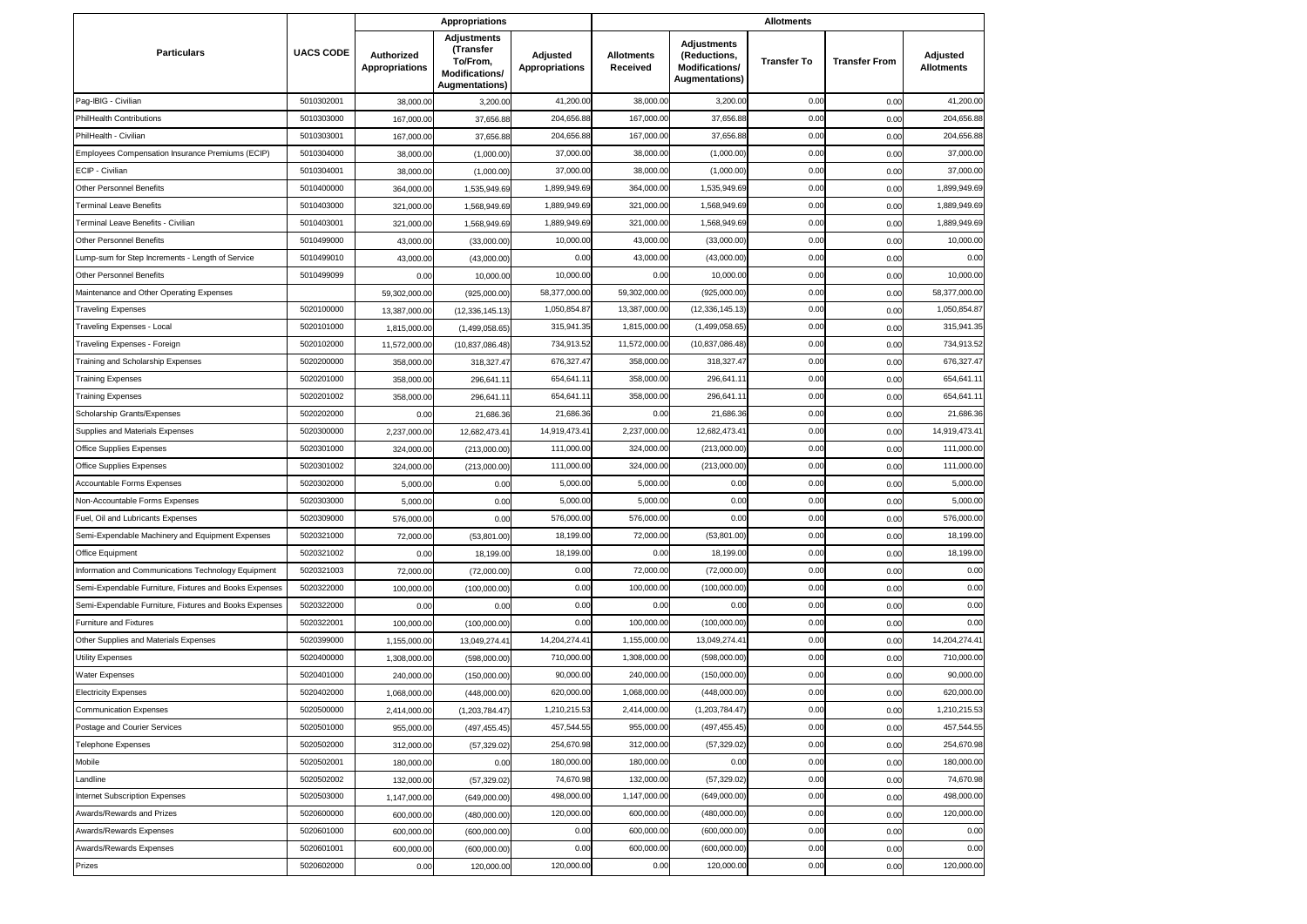|                                                        |                  |                                     | <b>Appropriations</b>                                                                  |                                   |                               |                                                                                      | <b>Allotments</b>  |                      |                               |
|--------------------------------------------------------|------------------|-------------------------------------|----------------------------------------------------------------------------------------|-----------------------------------|-------------------------------|--------------------------------------------------------------------------------------|--------------------|----------------------|-------------------------------|
| <b>Particulars</b>                                     | <b>UACS CODE</b> | Authorized<br><b>Appropriations</b> | <b>Adjustments</b><br>(Transfer<br>To/From,<br>Modifications/<br><b>Augmentations)</b> | Adjusted<br><b>Appropriations</b> | <b>Allotments</b><br>Received | <b>Adjustments</b><br>(Reductions,<br><b>Modifications/</b><br><b>Augmentations)</b> | <b>Transfer To</b> | <b>Transfer From</b> | Adjusted<br><b>Allotments</b> |
| Survey, Research, Exploration and Development Expenses | 5020700000       | 3,300,000.0                         | (3,300,000.00)                                                                         | 0.00                              | 3,300,000.00                  | (3,300,000.00)                                                                       | 0.00               | 0.00                 | 0.00                          |
| <b>Survey Expenses</b>                                 | 5020701000       | 3,300,000.00                        | (3,300,000.00)                                                                         | 0.00                              | 3,300,000.00                  | (3,300,000.00)                                                                       | 0.00               | 0.00                 | 0.00                          |
| Confidential, Intelligence and Extraordinary Expenses  | 5021000000       | 136,000.00                          | 0.00                                                                                   | 136,000.00                        | 136,000.00                    | 0.00                                                                                 | 0.00               | 0.00                 | 136,000.00                    |
| Extraordinary and Miscellaneous Expenses               | 5021003000       | 136,000.0                           | 0.00                                                                                   | 136,000.00                        | 136,000.00                    | 0.00                                                                                 | 0.00               | 0.00                 | 136,000.00                    |
| <b>Professional Services</b>                           | 5021100000       | 5,237,000.00                        | 2,309,889.32                                                                           | 7,546,889.32                      | 5,237,000.00                  | 2,309,889.32                                                                         | 0.00               | 0.00                 | 7,546,889.32                  |
| Legal Services                                         | 5021101000       | 106,000.0                           | (64, 489.00)                                                                           | 41,511.00                         | 106,000.00                    | (64, 489.00)                                                                         | 0.00               | 0.00                 | 41,511.00                     |
| <b>Auditing Services</b>                               | 5021102000       | 10,000.00                           | 0.00                                                                                   | 10,000.00                         | 10,000.00                     | 0.00                                                                                 | 0.00               | 0.00                 | 10,000.00                     |
| <b>Consultancy Services</b>                            | 5021103000       | 0.00                                | 980,000.00                                                                             | 980,000.0                         | 0.00                          | 980,000.00                                                                           | 0.00               | 0.00                 | 980,000.00                    |
| <b>Consultancy Services</b>                            | 5021103002       | 0.00                                | 980,000.00                                                                             | 980,000.00                        | 0.00                          | 980,000.00                                                                           | 0.00               | 0.00                 | 980,000.00                    |
| <b>Other Professional Services</b>                     | 5021199000       | 5,121,000.00                        | 1,394,378.32                                                                           | 6,515,378.32                      | 5,121,000.00                  | 1,394,378.32                                                                         | 0.00               | 0.00                 | 6,515,378.32                  |
| <b>General Services</b>                                | 5021200000       | 3,506,000.0                         | 9,112,751.52                                                                           | 12,618,751.52                     | 3,506,000.00                  | 9,112,751.52                                                                         | 0.00               | 0.00                 | 12,618,751.52                 |
| Janitorial Services                                    | 5021202000       | 600,000.0                           | (63, 547.98)                                                                           | 536,452.02                        | 600,000.00                    | (63, 547.98)                                                                         | 0.00               | 0.00                 | 536,452.02                    |
| <b>Security Services</b>                               | 5021203000       | 564,000.00                          | (64, 899.48)                                                                           | 499,100.52                        | 564,000.00                    | (64, 899.48)                                                                         | 0.00               | 0.00                 | 499,100.52                    |
| <b>Other General Services</b>                          | 5021299000       | 2,342,000.00                        | 9,241,198.98                                                                           | 11,583,198.98                     | 2,342,000.00                  | 9,241,198.98                                                                         | 0.00               | 0.00                 | 11,583,198.98                 |
| <b>Other General Services</b>                          | 5021299099       | 2,342,000.0                         | 9,241,198.98                                                                           | 11,583,198.98                     | 2,342,000.00                  | 9,241,198.98                                                                         | 0.00               | 0.00                 | 11,583,198.98                 |
| Repairs and Maintenance                                | 5021300000       | 196,000.00                          | (27,000.00)                                                                            | 169,000.00                        | 196,000.00                    | (27,000.00)                                                                          | 0.00               | 0.00                 | 169,000.00                    |
| Repairs and Maintenance - Transportation Equipment     | 5021306000       | 72,000.00                           | 23,390.25                                                                              | 95,390.25                         | 72,000.00                     | 23,390.25                                                                            | 0.00               | 0.00                 | 95,390.25                     |
| Motor Vehicles                                         | 5021306001       | 72,000.00                           | 23,390.25                                                                              | 95,390.25                         | 72,000.00                     | 23,390.25                                                                            | 0.00               | 0.00                 | 95,390.25                     |
| Repairs and Maintenance - Other Property, Plant and    | 5021399000       | 124,000.00                          | (50, 390.25)                                                                           | 73,609.75                         | 124,000.00                    | (50, 390.25)                                                                         | 0.00               | 0.00                 | 73,609.75                     |
| Other Property, Plant and Equipment                    | 5021399099       | 124,000.00                          | (50, 390.25)                                                                           | 73,609.75                         | 124,000.00                    | (50, 390.25)                                                                         | 0.00               | 0.00                 | 73,609.7                      |
| Financial Assistance/Subsidy                           | 5021400000       | 1,500,000.00                        | 8,886,191.64                                                                           | 10,386,191.6                      | 1,500,000.00                  | 8,886,191.6                                                                          | 0.00               | 0.00                 | 10,386,191.6                  |
| Financial Assistance to NGOs/POs                       | 5021405000       | 1,500,000.0                         | 8,886,191.64                                                                           | 10,386,191.64                     | 1,500,000.00                  | 8,886,191.6                                                                          | 0.00               | 0.00                 | 10,386,191.64                 |
| Taxes, Insurance Premiums and Other Fees               | 5021500000       | 185,000.0                           | 26,968.58                                                                              | 211,968.58                        | 185,000.00                    | 26,968.58                                                                            | 0.00               | 0.00                 | 211,968.58                    |
| Taxes, Duties and Licenses                             | 5021501000       | 35,000.00                           | (25, 432.00)                                                                           | 9,568.00                          | 35,000.00                     | (25, 432.00)                                                                         | 0.00               | 0.00                 | 9,568.00                      |
| Taxes, Duties and Licenses                             | 5021501001       | 35,000.00                           | (25, 432.00)                                                                           | 9,568.00                          | 35,000.00                     | (25, 432.00)                                                                         | 0.00               | 0.00                 | 9,568.00                      |
| <b>Fidelity Bond Premiums</b>                          | 5021502000       | 100,000.00                          | 45,060.87                                                                              | 145,060.87                        | 100,000.00                    | 45,060.87                                                                            | 0.00               | 0.00                 | 145,060.87                    |
| <b>Insurance Expenses</b>                              | 5021503000       | 50,000.00                           | 7,339.71                                                                               | 57,339.7                          | 50,000.00                     | 7,339.7                                                                              | 0.00               | 0.00                 | 57,339.7                      |
| Other Maintenance and Operating Expenses               | 5029900000       | 24,938,000.00                       | (16,316,672.34)                                                                        | 8,621,327.66                      | 24,938,000.00                 | (16,316,672.34                                                                       | 0.00               | 0.00                 | 8,621,327.66                  |
| <b>Advertising Expenses</b>                            | 5029901000       | 0.00                                | 0.00                                                                                   | 0.00                              | 0.00                          | 0.00                                                                                 | 0.00               | 0.00                 | 0.00                          |
| Printing and Publication Expenses                      | 5029902000       | 2,224,000.00                        | (1,910,435.42)                                                                         | 313,564.58                        | 2,224,000.00                  | (1,910,435.42)                                                                       | 0.00               | 0.00                 | 313,564.58                    |
| <b>Representation Expenses</b>                         | 5029903000       | 4,537,000.00                        | (4,446,051.00)                                                                         | 90,949.00                         | 4,537,000.00                  | (4,446,051.00)                                                                       | 0.00               | 0.00                 | 90,949.00                     |
| Transportation and Delivery Expenses                   | 5029904000       | 443,000.00                          | (378, 651.00)                                                                          | 64,349.00                         | 443,000.00                    | (378, 651.00)                                                                        | 0.00               | 0.00                 | 64,349.00                     |
| Rent/Lease Expenses                                    | 5029905000       | 17,394,000.00                       | (9,561,143.08)                                                                         | 7,832,856.92                      | 17,394,000.00                 | (9,561,143.08)                                                                       | 0.00               | 0.00                 | 7,832,856.92                  |
| <b>Operating Lease</b>                                 | 5029905006       | 17,394,000.00                       | (9,561,143.08)                                                                         | 7,832,856.92                      | 17,394,000.00                 | (9,561,143.08)                                                                       | 0.00               | 0.00                 | 7,832,856.92                  |
| <b>Subscription Expenses</b>                           | 5029907000       | 340,000.00                          | (20, 391.84)                                                                           | 319,608.16                        | 340,000.00                    | (20, 391.84)                                                                         | 0.00               | 0.00                 | 319,608.16                    |
| <b>ICT Software Subscription</b>                       | 5029907001       | 316,000.00                          | (316,000.00)                                                                           | 0.00                              | 316,000.00                    | (316,000,00)                                                                         | 0.00               | 0.00                 | 0.00                          |
| Other Subscription Expenses                            | 5029907099       | 24,000.00                           | 295,608.16                                                                             | 319,608.16                        | 24,000.00                     | 295,608.16                                                                           | 0.00               | 0.00                 | 319,608.16                    |
| <b>Capital Outlays</b>                                 |                  | 3,720,000.00                        | 0.00                                                                                   | 3,720,000.00                      | 2,600,000.00                  | 0.00                                                                                 | 0.00               | 0.00                 | 2,600,000.00                  |
| Property, Plant and Equipment Outlay                   | 5060400000       | 3,720,000.00                        | 0.00                                                                                   | 3,720,000.00                      | 2,600,000.00                  | 0.00                                                                                 | 0.00               | 0.00                 | 2,600,000.00                  |
| Machinery and Equipment Outlay                         | 5060405000       | 1,070,000.00                        | 0.00                                                                                   | 1,070,000.00                      | 0.00                          | 0.00                                                                                 | 0.00               | 0.00                 | 0.00                          |
| Other Machinery and Equipment                          | 5060405099       | 1,070,000.00                        | 0.00                                                                                   | 1,070,000.00                      | 0.00                          | 0.00                                                                                 | 0.00               | 0.00                 | 0.00                          |
| <b>Transportation Equipment Outlay</b>                 | 5060406000       | 2,600,000.00                        | 0.00                                                                                   | 2,600,000.00                      | 2,600,000.00                  | 0.00                                                                                 | 0.00               | 0.00                 | 2,600,000.00                  |
| <b>Motor Vehicles</b>                                  | 5060406001       | 2,600,000.00                        | 0.00                                                                                   | 2,600,000.00                      | 2,600,000.00                  | 0.00                                                                                 | 0.00               | 0.00                 | 2,600,000.00                  |
| Furniture, Fixtures and Books Outlay                   | 5060407000       | 50,000.00                           | 0.00                                                                                   | 50,000.00                         | 0.00                          | 0.00                                                                                 | 0.00               | 0.00                 | 0.00                          |
| Furniture and Fixtures                                 | 5060407001       | 50,000.00                           | 0.00                                                                                   | 50,000.00                         | 0.00                          | 0.00                                                                                 | 0.00               | 0.00                 | 0.00                          |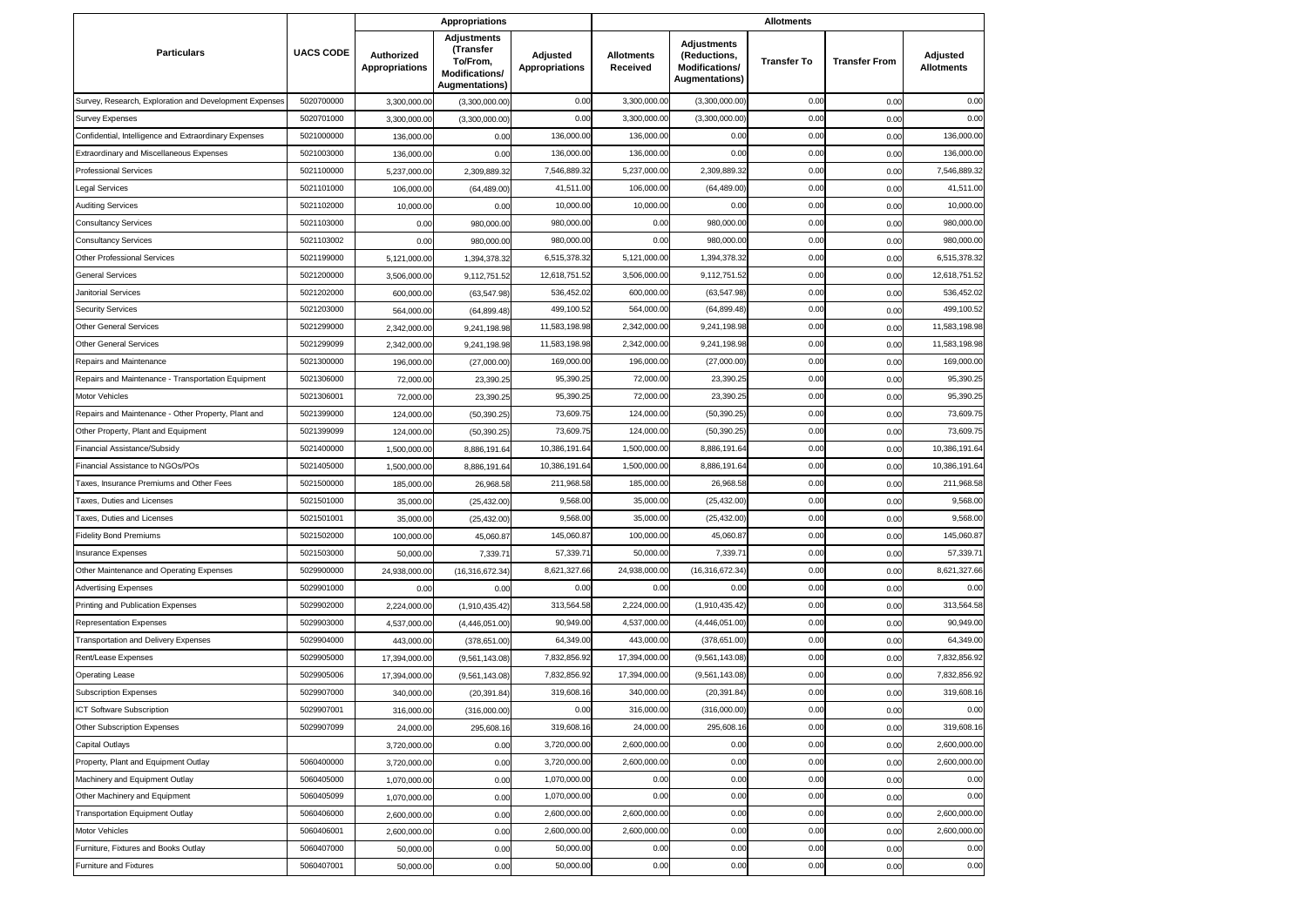|                                                  |                  |                                     | <b>Appropriations</b>                                                                  |                                   | <b>Allotments</b>             |                                                                               |                    |                      |                               |  |  |
|--------------------------------------------------|------------------|-------------------------------------|----------------------------------------------------------------------------------------|-----------------------------------|-------------------------------|-------------------------------------------------------------------------------|--------------------|----------------------|-------------------------------|--|--|
| <b>Particulars</b>                               | <b>UACS CODE</b> | Authorized<br><b>Appropriations</b> | <b>Adjustments</b><br>(Transfer<br>To/From.<br>Modifications/<br><b>Augmentations)</b> | Adjusted<br><b>Appropriations</b> | <b>Allotments</b><br>Received | <b>Adjustments</b><br>(Reductions,<br>Modifications/<br><b>Augmentations)</b> | <b>Transfer To</b> | <b>Transfer From</b> | Adjusted<br><b>Allotments</b> |  |  |
| <b>B. AUTOMATIC APPROPRIATIONS</b>               |                  | 2,089,000.00                        | 248,976.00                                                                             | 2,337,976.00                      | 2,337,976.00                  | 0.00                                                                          | 0.00               | 0.00                 | 2,337,976.00                  |  |  |
| Retirement and Life Insurance Premiums           |                  | 2,089,000.00                        | 248,976.00                                                                             | 2,337,976.00                      | 2,337,976.00                  | 0.00                                                                          | 0.00               | 0.00                 | 2.337.976.00                  |  |  |
| C. SPECIAL PURPOSE FUNDS                         |                  | 0.00                                | 4,247,566.00                                                                           | 4,247,566.00                      | 0.00                          | 4,247,566.00                                                                  | 0.00               | 0.00                 | 4,247,566.00                  |  |  |
| Miscellaneous Personnel Benefits Fund            |                  | 0.00                                | 4,247,566.00                                                                           | 4,247,566.00                      | 0.00                          | 4,247,566.00                                                                  | 0.00               | 0.00                 | 4,247,566.00                  |  |  |
| Salaries and Wages                               | 5010100000       | 0.00                                | 1,640,963.50                                                                           | 1,640,963.50                      | 0.00                          | 1,640,963.50                                                                  | 0.00               | 0.00                 | 1,640,963.50                  |  |  |
| Salaries and Wages - Regular                     |                  | 0.00                                | 1,640,963.50                                                                           | 1,640,963.50                      | 0.00                          | 1,640,963.50                                                                  | 0.00               | 0.00                 | 1,640,963.50                  |  |  |
| Basic Salary - Civilian                          | 5010101001       | 0.00                                | 1,640,963.50                                                                           | 1,640,963.50                      | 0.00                          | 1,640,963.50                                                                  | 0.00               | 0.00                 | 1,640,963.50                  |  |  |
| Other Compensation                               | 5010200000       | 0.00                                | 1,908,943.98                                                                           | 1,908,943.98                      | 0.00                          | 1,908,943.98                                                                  | 0.00               | 0.00                 | 1,908,943.98                  |  |  |
| Other Bonuses and Allowances                     |                  | 0.00                                | 1,908,943.98                                                                           | 1.908.943.98                      | 0.00                          | 1,908,943.98                                                                  | 0.00               | 0.00                 | 1,908,943.98                  |  |  |
| PERA - Civilian                                  | 5010201001       | 0.00                                | 72,454.55                                                                              | 72,454.55                         | 0.00                          | 72,454.55                                                                     | 0.00               | 0.00                 | 72,454.55                     |  |  |
| Representation Allowance (RA)                    | 5010202000       | 0.00                                | 31,000.00                                                                              | 31,000.00                         | 0.00                          | 31,000.00                                                                     | 0.00               | 0.00                 | 31,000.00                     |  |  |
| Transportation Allowance (TA)                    | 5010203001       | 0.00                                | 30,545.47                                                                              | 30,545.47                         | 0.00                          | 30,545.47                                                                     | 0.00               | 0.00                 | 30,545.47                     |  |  |
| Honoraria - Civilian                             | 5010210001       | 0.00                                | 21,500.00                                                                              | 21,500.00                         | 0.00                          | 21,500.00                                                                     | 0.00               | 0.00                 | 21,500.00                     |  |  |
| Overtime Pay                                     | 5010213001       | 0.00                                | 35,759.96                                                                              | 35,759.96                         | 0.00                          | 35,759.96                                                                     | 0.00               | 0.00                 | 35,759.96                     |  |  |
| Bonus - Civilian                                 | 5010214001       | 0.00                                | 1,355,934.00                                                                           | 1,355,934.00                      | 0.00                          | 1,355,934.00                                                                  | 0.00               | 0.00                 | 1,355,934.00                  |  |  |
| Cash Gift - Civilian                             | 5010215001       | 0.00                                | 176,750.00                                                                             | 176,750.00                        | 0.00                          | 176,750.00                                                                    | 0.00               | 0.00                 | 176,750.00                    |  |  |
| Productivity Enhancement Incentive - Civilian    | 5010299012       | 0.00                                | 185,000.00                                                                             | 185,000.00                        | 0.00                          | 185,000.00                                                                    | 0.00               | 0.00                 | 185,000.00                    |  |  |
| Personnel Benefit Contributions                  | 5010300000       | 0.00                                | 30.616.89                                                                              | 30,616.89                         | 0.00                          | 30,616.89                                                                     | 0.00               | 0.00                 | 30,616.89                     |  |  |
| Employees Compensation Insurance Premiums (ECIP) |                  | 0.00                                | 30,616.89                                                                              | 30,616.89                         | 0.00                          | 30,616.89                                                                     | 0.00               | 0.00                 | 30,616.89                     |  |  |
| Paq-IBIG - Civilian                              | 5010302001       | 0.00                                | 4.100.00                                                                               | 4,100.00                          | 0.00                          | 4,100.00                                                                      | 0.00               | 0.00                 | 4,100.00                      |  |  |
| PhilHealth - Civilian                            | 5010303001       | 0.00                                | 18,816.89                                                                              | 18,816.89                         | 0.00                          | 18,816.89                                                                     | 0.00               | 0.00                 | 18,816.89                     |  |  |
| ECIP - Civilian                                  | 5010304001       | 0.00                                | 7.700.00                                                                               | 7,700.00                          | 0.00                          | 7,700.00                                                                      | 0.00               | 0.00                 | 7,700.00                      |  |  |
| <b>Other Personnel Benefits</b>                  | 5010400000       | 0.00                                | 667,041.63                                                                             | 667,041.63                        | 0.00                          | 667,041.63                                                                    | 0.00               | 0.00                 | 667,041.63                    |  |  |
| <b>Other Personnel Benefits</b>                  |                  | 0.00                                | 667,041.63                                                                             | 667,041.63                        | 0.00                          | 667,041.63                                                                    | 0.00               | 0.00                 | 667,041.63                    |  |  |
| Terminal Leave Benefits - Civilian               | 5010403001       | 0.00                                | 297,041.63                                                                             | 297,041.63                        | 0.00                          | 297,041.63                                                                    | 0.00               | 0.00                 | 297,041.63                    |  |  |
| Other Personnel Benefits                         | 5010499099       | 0.00                                | 370,000.00                                                                             | 370,000.00                        | 0.00                          | 370,000.00                                                                    | 0.00               | 0.00                 | 370,000.00                    |  |  |
| <b>GRAND TOTAL</b>                               |                  | 89,299,000.00                       | 4,496,542.00                                                                           | 93,795,542.00                     | 88,427,976.00                 | 4,247,566.00                                                                  | 0.00               | 0.00                 | 92,675,542.00                 |  |  |

Alderman M<br>ALDA MAE M. MURILLO RAISSA MARIE M. NOBLE

Administrative Officer Accountant

**Certified Correct: Certified Correct:**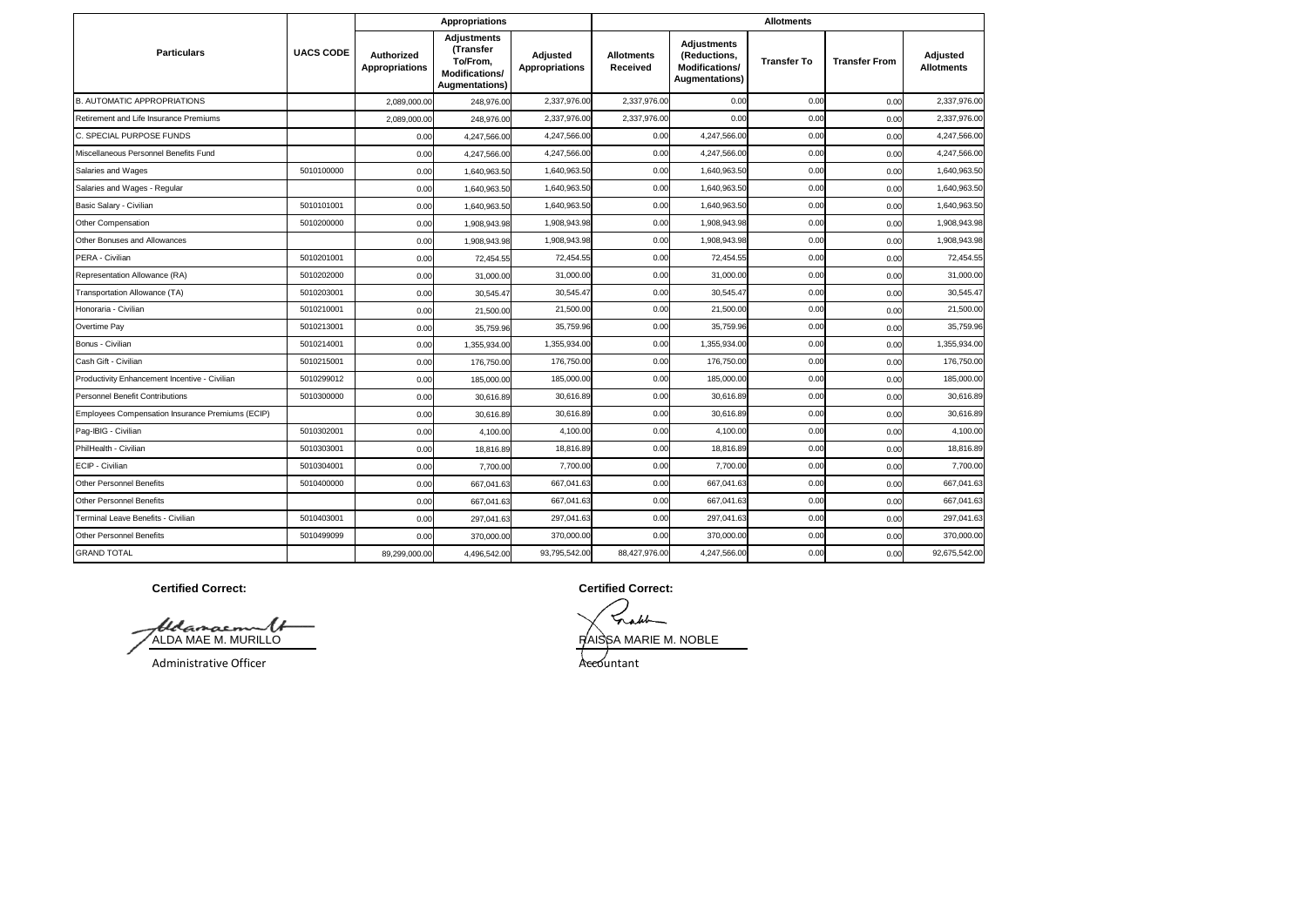### **SUMMARY OF APPROPRIATIONS, ALLOTMENTS, OBLIGATIONS, ALLOTMENTS, OBLIGATIONS, AND BALANCES BY OBSIGLES BY OBSIGLES BY OBSIGLES BY OBSIGLES BY OBSIGLES BY OBSIGLES BY OBSIGLES BY OBSIGLES BY OBSIGLES BY OBSIGLES BY OBSIGLES**

## **As at the Quarter Ending Decem**

**Fund Cluster 1996 contrary to the Cluster contrary Property Property Property Organization Code (UACS) : 07 002 0000000 Department because (Department**) **Agency because Box Box Development Box Operating Unit because the contract of the Special Special Angle 3 and 2 applicable 2 and 2 applicable 2 applicable 2 applicable 2 applicable 2 applicable 2 applicable 2 applicable 2 applicable 2 applicable 2 applicable** 

**Continuing Appropriations X Current Year Appropriations Supplemental Appropriations**

|                                                       |                                          |                                  | Obligations                       |                                  |                        |                                          |                                         | <b>Disbursements</b>              |                                  |                      |
|-------------------------------------------------------|------------------------------------------|----------------------------------|-----------------------------------|----------------------------------|------------------------|------------------------------------------|-----------------------------------------|-----------------------------------|----------------------------------|----------------------|
| <b>Particulars</b>                                    | <b>1st Quarter</b><br>Ending<br>March 31 | 2nd Quarter<br>Ending<br>June 30 | 3rd Quarter<br>Ending<br>Sept. 30 | 4th Quarter<br>Ending<br>Dec. 31 | <b>TOTAL</b>           | <b>1st Quarter</b><br>Ending<br>March 31 | 2nd Quarter<br><b>Ending</b><br>June 30 | 3rd Quarter<br>Ending<br>Sept. 30 | 4th Quarter<br>Ending<br>Dec. 31 | <b>TOTAL</b>         |
| $\mathbf{1}$                                          | 11                                       | 12                               | 13                                | 14                               | $15=(11+12+13+1$<br>4) | 16                                       | 17                                      | 18                                | 19                               | 20=(16+17+18+1<br>9) |
| <b>SUMMARY</b>                                        | 12,205,888.33                            | 25,465,461.7                     | 34,450,114.69                     | 19,589,279.8                     | 91,710,744.55          | 7,767,261.87                             | 18,668,348.07                           | 22,734,964.3                      | 34,545,244.74                    | 83,715,819.00        |
| A. AGENCY SPECIFIC BUDGET                             | 11,687,047.22                            | 24,930,163.3                     | 33,787,059.80                     | 14,759,696.6                     | 85,163,966.9           | 7,248,420.76                             | 18,133,049.67                           | 22,071,909.43                     | 29,800,599.93                    | 77,253,979.79        |
| <b>Personnel Services</b>                             | 5,300,626.03                             | 8,461,086.1                      | 6,624,499.42                      | 4,721,228.1                      | 25,107,439.78          | 5,300,626.03                             | 8,461,086.18                            | 6,505,042.01                      | 4,671,533.75                     | 24,938,287.97        |
| Salaries and Wages                                    | 4,191,875.28                             | 4,956,170.2                      | 5,473,681.69                      | 2,847,921.3                      | 17,469,648.50          | 4,191,875.28                             | 4,956,170.20                            | 5,473,681.69                      | 2,841,621.33                     | 17,463,348.50        |
| Salaries and Wages - Regular                          | 4,191,875.28                             | 4,956,170.2                      | 5,473,681.69                      | 2,847,921.3                      | 17,469,648.50          | 4,191,875.28                             | 4,956,170.20                            | 5,473,681.69                      | 2,841,621.3                      | 17,463,348.50        |
| Basic Salary - Civilian                               | 4,191,875.28                             | 4,956,170.2                      | 5,473,681.69                      | 2,847,921.3                      | 17,469,648.50          | 4,191,875.28                             | 4,956,170.20                            | 5,473,681.69                      | 2,841,621.3                      | 17,463,348.50        |
| Other Compensation                                    | 631.575.1                                | 2,428,552.68                     | 960,783.31                        | 1,439,472.9                      | 5,460,384.02           | 631,575.1                                | 2,428,552.68                            | 943,533.31                        | 1,456,722.93                     | 5,460,384.02         |
| Personal Economic Relief Allowance (PERA)             | 208,090.91                               | 227,181.82                       | 250,818.18                        | 143,636.36                       | 829,727.2              | 208,090.91                               | 227,181.82                              | 250,818.18                        | 143,636.36                       | 829,727.27           |
| PERA - Civilian                                       | 208,090.91                               | 227,181.82                       | 250,818.18                        | 143,636.36                       | 829,727.27             | 208,090.91                               | 227,181.82                              | 250,818.18                        | 143,636.36                       | 829,727.27           |
| Representation Allowance (RA)                         | 133,500.00                               | 140,000.00                       | 150,000.00                        | 45,000.0                         | 468,500.00             | 133,500.00                               | 140,000.00                              | 150,000.00                        | 45,000.00                        | 468,500.00           |
| Transportation Allowance (TA)                         | 123.818.29                               | 131,272.8                        | 143,931.89                        | 43,068.2                         | 442.091.2              | 123.818.29                               | 131,272.83                              | 143,931.89                        | 43,068.2                         | 442,091.21           |
| Transportation Allowance (TA)                         | 123,818.29                               | 131,272.8                        | 143,931.89                        | 43,068.2                         | 442,091.2              | 123,818.29                               | 131,272.83                              | 143,931.89                        | 43,068.20                        | 442,091.2            |
| Clothing/Uniform Allowance                            | 0.00                                     | 204,000.0                        | 0.00                              | 0.00                             | 204,000.0              | 0.00                                     | 204,000.00                              | 0.00                              | 0.00                             | 204,000.00           |
| Clothing/Uniform Allowance - Civilian                 | 0.00                                     | 204,000.0                        | 0.00                              | 0.00                             | 204,000.00             | 0.00                                     | 204,000.00                              | 0.00                              | 0.00                             | 204,000.00           |
| Honoraria                                             | 94,250.0                                 | 90,250.0                         | 102,750.00                        | 21,250.0                         | 308,500.0              | 94,250.0                                 | 90,250.00                               | 85,500.00                         | 38,500.0                         | 308,500.00           |
| Honoraria - Civilian                                  | 94,250.00                                | 90,250.00                        | 102,750.00                        | 21,250.00                        | 308,500.00             | 94,250.00                                | 90,250.00                               | 85,500.00                         | 38,500.0                         | 308,500.00           |
| Hazard Pay (HP)                                       | 0.00                                     | 189,500.00                       | 105,500.00                        | 0.00                             | 295,000.00             | 0.00                                     | 189,500.00                              | 105,500.00                        | 0.00                             | 295,000.00           |
| Hazard Duty Pay - Civilian                            | 0.00                                     | 189,500.00                       | 105,500.00                        | 0.00                             | 295,000.00             | 0.00                                     | 189,500.00                              | 105,500.00                        | 0.00                             | 295,000.00           |
| Longevity Pay (LP)                                    | 10,000.00                                | 0.00                             | 0.00                              | 0.00                             | 10,000.0               | 10,000.00                                | 0.00                                    | 0.00                              | 0.00                             | 10,000.00            |
| Longevity Pay - Civilian                              | 10,000.00                                | 0.00                             | 0.00                              | 0.00                             | 10,000.0               | 10,000.00                                | 0.00                                    | 0.00                              | 0.00                             | 10,000.00            |
| Overtime and Night Pay                                | 37,895.07                                | 72,425.03                        | 134,655.54                        | 52,596.1                         | 297,571.76             | 37,895.07                                | 72,425.03                               | 134,655.54                        | 52,596.12                        | 297,571.76           |
| Overtime Pay                                          | 37,895.07                                | 72,425.03                        | 134,655.54                        | 52,596.1                         | 297,571.76             | 37,895.07                                | 72,425.03                               | 134,655.54                        | 52,596.12                        | 297,571.76           |
| Year End Bonus                                        | 0.00                                     | 0.00                             | 68,627.7                          | 194,172.2                        | 262,799.95             | 0.00                                     | 0.00                                    | 68,627.7                          | 194, 172.2                       | 262,799.95           |
| Bonus - Civilian                                      | 0.00                                     | 0.00                             | 68,627.70                         | 194, 172.2                       | 262,799.95             | 0.00                                     | 0.00                                    | 68,627.70                         | 194,172.2                        | 262,799.95           |
| Cash Gift                                             | 0.00                                     | 0.00                             | 4,500.00                          | 14,750.00                        | 19,250.00              | 0.00                                     | 0.00                                    | 4,500.00                          | 14,750.00                        | 19,250.00            |
| Cash Gift - Civilian                                  | 0.00                                     | 0.00                             | 4,500.00                          | 14,750.00                        | 19,250.00              | 0.00                                     | 0.00                                    | 4,500.00                          | 14,750.00                        | 19,250.00            |
| Mid-Year Bonus - Civilian                             | 0.00                                     | 1,373,923.0                      | 0.00                              | 0.00                             | 1,373,923.00           | 0.00                                     | 1,373,923.00                            | 0.00                              | 0.00                             | 1,373,923.00         |
| Mid-Year Bonus - Civilian                             | 0.00                                     | 1,373,923.00                     | 0.00                              | 0.00                             | 1,373,923.00           | 0.00                                     | 1,373,923.00                            | 0.00                              | 0.00                             | 1,373,923.00         |
| Other Bonuses and Allowances                          | 24,020.83                                | 0.00                             | 0.00                              | 925,000.0                        | 949,020.8              | 24,020.83                                | 0.00                                    | 0.00                              | 925,000.00                       | 949,020.83           |
| Collective Negotiation Agreement Incentive - Civilian | 24,020.83                                | 0.00                             | 0.00                              | 925,000.0                        | 949.020.8              | 24,020.83                                | 0.00                                    | 0.00                              | 925,000.00                       | 949,020.83           |
| Productivity Enhancement Incentive - Civilian         | 0.00                                     | 0.00                             | 0.00                              | 0.00                             | 0.00                   | 0.00                                     | 0.00                                    | 0.00                              | 0.00                             | 0.00                 |
| Personnel Benefit Contributions                       | 72,537.59                                | 74,109.1                         | 87,827.01                         | 48,383.1                         | 282,856.8              | 72,537.59                                | 74,109.10                               | 87,827.01                         | 48,283.18                        | 282,756.88           |
| Pag-IBIG Contributions                                | 10,300.00                                | 11,083.33                        | 12,416.67                         | 7,400.00                         | 41,200.00              | 10,300.00                                | 11,083.33                               | 12,416.67                         | 7,300.00                         | 41,100.00            |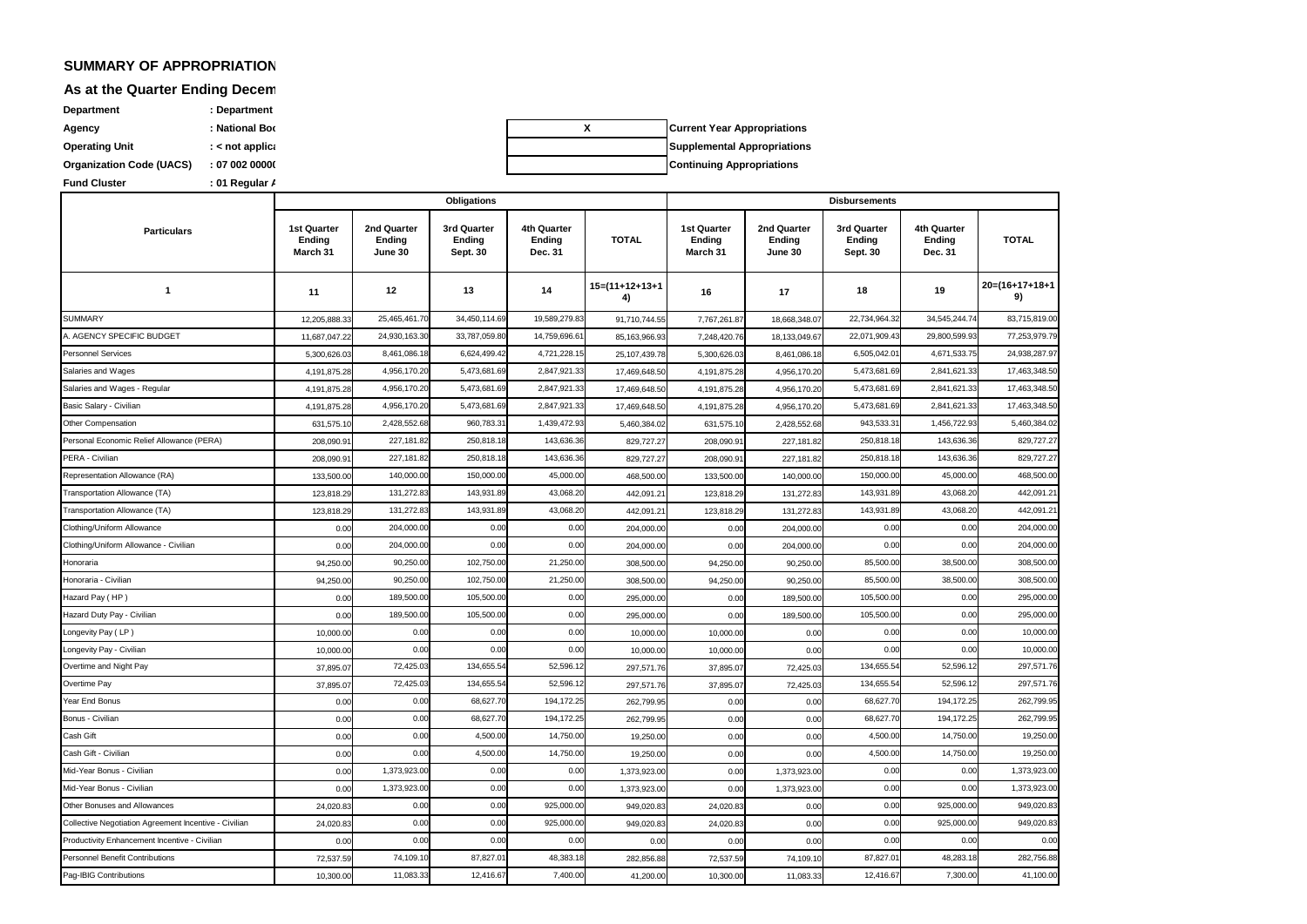|                                                        |                                          |                                  |                                   | <b>Disbursements</b>             |               |                                          |                                  |                                   |                                  |               |
|--------------------------------------------------------|------------------------------------------|----------------------------------|-----------------------------------|----------------------------------|---------------|------------------------------------------|----------------------------------|-----------------------------------|----------------------------------|---------------|
| <b>Particulars</b>                                     | <b>1st Quarter</b><br>Ending<br>March 31 | 2nd Quarter<br>Ending<br>June 30 | 3rd Quarter<br>Ending<br>Sept. 30 | 4th Quarter<br>Ending<br>Dec. 31 | <b>TOTAL</b>  | <b>1st Quarter</b><br>Ending<br>March 31 | 2nd Quarter<br>Ending<br>June 30 | 3rd Quarter<br>Ending<br>Sept. 30 | 4th Quarter<br>Ending<br>Dec. 31 | <b>TOTAL</b>  |
| Pag-IBIG - Civilian                                    | 10,300.00                                | 11,083.33                        | 12,416.67                         | 7,400.00                         | 41,200.00     | 10,300.00                                | 11,083.33                        | 12,416.67                         | 7,300.00                         | 41,100.00     |
| PhilHealth Contributions                               | 51,837.5                                 | 52,525.7                         | 63,010.34                         | 37,283.1                         | 204,656.88    | 51,837.5                                 | 52,525.77                        | 63,010.34                         | 37,283.1                         | 204,656.88    |
| PhilHealth - Civilian                                  | 51,837.5                                 | 52,525.7                         | 63,010.34                         | 37,283.1                         | 204,656.8     | 51,837.5                                 | 52,525.77                        | 63,010.34                         | 37,283.1                         | 204,656.88    |
| Employees Compensation Insurance Premiums (ECIP)       | 10,400.0                                 | 10,500.00                        | 12,400.00                         | 3,700.00                         | 37,000.00     | 10,400.0                                 | 10,500.0                         | 12,400.00                         | 3,700.00                         | 37,000.00     |
| ECIP - Civilian                                        | 10,400.00                                | 10,500.00                        | 12,400.00                         | 3,700.00                         | 37,000.00     | 10,400.0                                 | 10,500.00                        | 12,400.00                         | 3,700.00                         | 37,000.0      |
| <b>Other Personnel Benefits</b>                        | 404,638.0                                | 1,002,254.2                      | 102,207.4                         | 385,450.7                        | 1,894,550.38  | 404,638.0                                | 1,002,254.20                     | 0.00                              | 324,906.3                        | 1,731,798.57  |
| <b>Terminal Leave Benefits</b>                         | 394,638.0                                | 1,002,254.2                      | 102,207.4                         | 385,450.7                        | 1,884,550.3   | 394,638.0                                | 1,002,254.2                      | 0.00                              | 324,906.3                        | 1,721,798.5   |
| Terminal Leave Benefits - Civilian                     | 394,638.06                               | 1,002,254.20                     | 102,207.4                         | 385,450.7                        | 1,884,550.3   | 394,638.0                                | 1,002,254.20                     | 0.00                              | 324,906.3                        | 1,721,798.5   |
| Other Personnel Benefits                               | 10,000.00                                | 0.00                             | 0.00                              | 0.00                             | 10,000.00     | 10,000.0                                 | 0.00                             | 0.00                              | 0.00                             | 10,000.00     |
| Lump-sum for Step Increments - Length of Service       | 0.00                                     | 0.00                             | 0.00                              | 0.00                             | 0.00          | 0.00                                     | 0.00                             | 0.00                              | 0.00                             | 0.00          |
| <b>Other Personnel Benefits</b>                        | 10,000.0                                 | 0.00                             | 0.00                              | 0.00                             | 10,000.0      | 10,000.0                                 | 0.00                             | 0.00                              | 0.00                             | 10,000.0      |
| Maintenance and Other Operating Expenses               | 6,386,421.19                             | 16,469,077.12                    | 27,162,560.38                     | 7,439,568.46                     | 57,457,627.1  | 1,947,794.7                              | 9,671,963.49                     | 15,566,867.42                     | 24,029,866.1                     | 51,216,491.82 |
| Traveling Expenses                                     | 0.00                                     | 0.00                             | 611,418.38                        | 435,486.8                        | 1,046,905.27  | 0.00                                     | 0.00                             | 611,418.38                        | 371,688.32                       | 983,106.70    |
| Traveling Expenses - Local                             | 0.00                                     | 0.00                             | 0.00                              | 311,991.7                        | 311,991.75    | 0.00                                     | 0.00                             | 0.00                              | 248,193.1                        | 248,193.18    |
| Traveling Expenses - Foreign                           | 0.00                                     | 0.00                             | 611,418.38                        | 123,495.1                        | 734,913.52    | 0.00                                     | 0.00                             | 611,418.38                        | 123,495.1                        | 734,913.52    |
| Training and Scholarship Expenses                      | 23,350.00                                | 323,991.1                        | 304,486.36                        | 21,000.00                        | 672,827.47    | 23,350.0                                 | 323,991.1                        | 304,486.36                        | 21,000.00                        | 672,827.47    |
| Training Expenses                                      | 23,350.00                                | 323,991.1                        | 282,800.00                        | 21,000.00                        | 651,141.1     | 23,350.0                                 | 323,991.1                        | 282,800.00                        | 21,000.00                        | 651,141.1     |
| <b>Training Expenses</b>                               | 23,350.00                                | 323,991.1                        | 282,800.00                        | 21,000.00                        | 651,141.11    | 23,350.0                                 | 323,991.1                        | 282,800.00                        | 21,000.00                        | 651,141.1     |
| Scholarship Grants/Expenses                            | 0.00                                     | 0.00                             | 21,686.36                         | 0.00                             | 21,686.36     | 0.00                                     | 0.00                             | 21,686.36                         | 0.00                             | 21,686.36     |
| Supplies and Materials Expenses                        | 165,173.67                               | 1,988,616.59                     | 8,988,493.80                      | 3,402,647.2                      | 14,544,931.29 | 165,173.6                                | 494,572.1                        | 4,363,606.42                      | 9,372,560.67                     | 14,395,912.93 |
| Office Supplies Expenses                               | 50,525.0                                 | 1,662.00                         | 0.00                              | 0.00                             | 52,187.00     | 50,525.0                                 | 1,662.0                          | 0.00                              | 0.00                             | 52,187.0      |
| Office Supplies Expenses                               | 50,525.0                                 | 1,662.00                         | 0.00                              | 0.00                             | 52,187.0      | 50,525.0                                 | 1,662.0                          | 0.00                              | 0.00                             | 52,187.0      |
| Accountable Forms Expenses                             | 0.00                                     | 800.00                           | 0.00                              | 0.00                             | 800.00        | 0.00                                     | 800.00                           | 0.00                              | 0.00                             | 800.0         |
| Non-Accountable Forms Expenses                         | 0.00                                     | 0.00                             | 0.00                              | 0.00                             | 0.00          | 0.00                                     | 0.00                             | 0.00                              | 0.00                             | 0.00          |
| Fuel, Oil and Lubricants Expenses                      | 85,295.4                                 | 121,926.27                       | 89,947.92                         | 168,055.4                        | 465,225.06    | 85,295.4                                 | 121,926.27                       | 89,947.92                         | 167,055.4                        | 464,225.06    |
| Semi-Expendable Machinery and Equipment Expenses       | 14,995.0                                 | 3,199.00                         | 0.00                              | 0.00                             | 18,194.00     | 14,995.0                                 | 3,199.0                          | 0.00                              | 0.00                             | 18,194.0      |
| Office Equipment                                       | 14,995.0                                 | 3,199.00                         | 0.00                              | 0.00                             | 18,194.00     | 14,995.0                                 | 3,199.00                         | 0.00                              | 0.00                             | 18,194.00     |
| Information and Communications Technology Equipment    | 0.00                                     | 0.00                             | 0.00                              | 0.00                             | 0.00          | 0.00                                     | 0.00                             | 0.00                              | 0.00                             | 0.00          |
| Semi-Expendable Furniture, Fixtures and Books Expenses | 0.00                                     | 0.00                             | 0.00                              | 0.00                             | 0.00          | 0.00                                     | 0.00                             | 0.00                              | 0.00                             | 0.00          |
| Semi-Expendable Furniture, Fixtures and Books Expenses | 0.00                                     | 0.00                             | 0.00                              | 0.00                             | 0.00          | 0.00                                     | 0.00                             | 0.00                              | 0.00                             | 0.00          |
| Furniture and Fixtures                                 | 0.00                                     | 0.00                             | 0.00                              | 0.00                             | 0.00          | 0.00                                     | 0.00                             | 0.00                              | 0.00                             | 0.00          |
| Other Supplies and Materials Expenses                  | 14,358.25                                | 1,861,029.32                     | 8,898,545.88                      | 3,234,591.78                     | 14,008,525.23 | 14,358.2                                 | 366,984.90                       | 4,273,658.50                      | 9,205,505.22                     | 13,860,506.87 |
| Utility Expenses                                       | 80,372.1                                 | 155,645.9                        | 173,563.89                        | 174,201.0                        | 583,783.0     | 80,372.1                                 | 155,645.93                       | 173,563.89                        | 116,485.3                        | 526,067.26    |
| <b>Water Expenses</b>                                  | 7,710.7                                  | 10,473.6                         | 11,430.97                         | 11,001.7                         | 40,617.16     | 7,710.7                                  | 10,473.63                        | 11,430.97                         | 8,194.7                          | 37,810.16     |
| <b>Electricity Expenses</b>                            | 72,661.34                                | 145,172.30                       | 162,132.92                        | 163,199.29                       | 543,165.85    | 72,661.3                                 | 145, 172.30                      | 162,132.92                        | 108,290.54                       | 488,257.10    |
| <b>Communication Expenses</b>                          | 174,992.00                               | 195,808.00                       | 113,626.00                        | 438,927.06                       | 923,353.06    | 113,141.00                               | 190,855.00                       | 180,130.00                        | 424,078.34                       | 908,204.34    |
| Postage and Courier Services                           | 3,812.00                                 | 9,304.00                         | 23,626.00                         | 359,240.05                       | 395,982.05    | 3,812.0                                  | 9,004.00                         | 23,626.00                         | 348,921.50                       | 385,363.50    |
| <b>Telephone Expenses</b>                              | 111,180.00                               | 66,504.00                        | 0.00                              | 19,687.01                        | 197,371.01    | 49,329.00                                | 61,851.00                        | 66,504.00                         | 15,156.84                        | 192,840.84    |
| Mobile                                                 | 111,180.00                               | 66,504.00                        | 0.00                              | 0.00                             | 177,684.00    | 49,329.00                                | 61,851.00                        | 66,504.00                         | 0.00                             | 177,684.00    |
| Landline                                               | 0.00                                     | 0.00                             | 0.00                              | 19,687.01                        | 19,687.01     | 0.00                                     | 0.00                             | 0.00                              | 15,156.84                        | 15,156.84     |
| Internet Subscription Expenses                         | 60,000.00                                | 120,000.00                       | 90,000.00                         | 60,000.00                        | 330,000.00    | 60,000.00                                | 120,000.00                       | 90,000.00                         | 60,000.00                        | 330,000.00    |
| Awards/Rewards and Prizes                              | 0.00                                     | 0.00                             | 0.00                              | 120,000.00                       | 120,000.00    | 0.00                                     | 0.00                             | 0.00                              | 0.00                             | 0.00          |
| Awards/Rewards Expenses                                | 0.00                                     | 0.00                             | 0.00                              | 0.00                             | 0.00          | 0.00                                     | 0.00                             | 0.00                              | 0.00                             | 0.00          |
| Awards/Rewards Expenses                                | 0.00                                     | 0.00                             | 0.00                              | 0.00                             | 0.00          | 0.00                                     | 0.00                             | 0.00                              | 0.00                             | 0.00          |
| Prizes                                                 | 0.00                                     | 0.00                             | 0.00                              | 120,000.00                       | 120,000.00    | 0.00                                     | 0.00                             | 0.00                              | 0.00                             | 0.00          |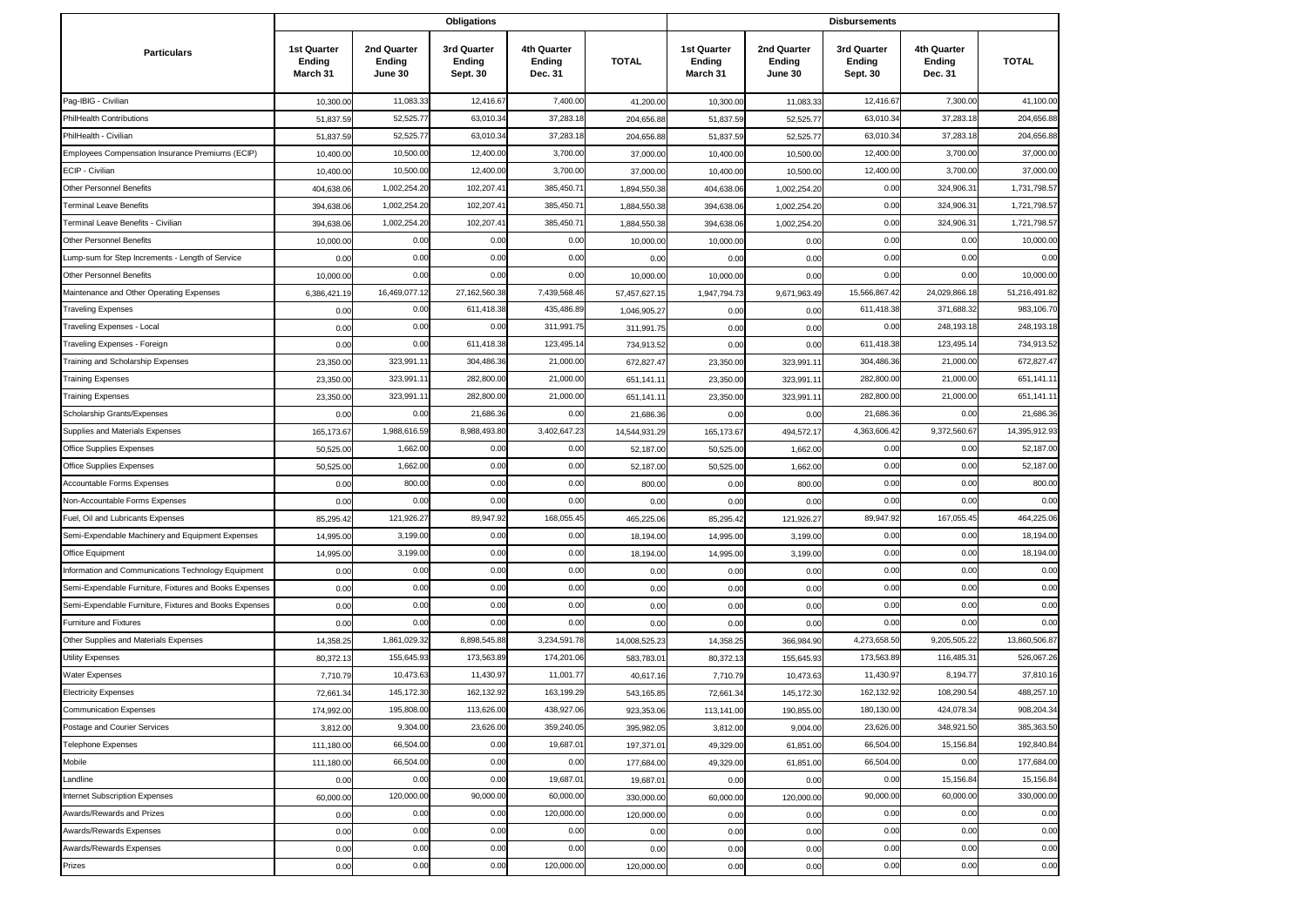|                                                        |                                          |                                  | <b>Obligations</b>                |                                         |               |                                                 |                                  | <b>Disbursements</b>              |                                  |              |
|--------------------------------------------------------|------------------------------------------|----------------------------------|-----------------------------------|-----------------------------------------|---------------|-------------------------------------------------|----------------------------------|-----------------------------------|----------------------------------|--------------|
| <b>Particulars</b>                                     | <b>1st Quarter</b><br>Ending<br>March 31 | 2nd Quarter<br>Ending<br>June 30 | 3rd Quarter<br>Ending<br>Sept. 30 | 4th Quarter<br><b>Ending</b><br>Dec. 31 | <b>TOTAL</b>  | <b>1st Quarter</b><br><b>Ending</b><br>March 31 | 2nd Quarter<br>Ending<br>June 30 | 3rd Quarter<br>Ending<br>Sept. 30 | 4th Quarter<br>Ending<br>Dec. 31 | <b>TOTAL</b> |
| Survey, Research, Exploration and Development Expenses | 0.00                                     | 0.00                             | 0.00                              | 0.00                                    | 0.00          | 0.00                                            | 0.00                             | 0.00                              | 0.00                             | 0.00         |
| <b>Survey Expenses</b>                                 | 0.00                                     | 0.00                             | 0.00                              | 0.00                                    | 0.00          | 0.00                                            | 0.00                             | 0.00                              | 0.00                             | 0.00         |
| Confidential, Intelligence and Extraordinary Expenses  | 35,000.00                                | 45,000.00                        | 28,000.00                         | 27,000.00                               | 135,000.0     | 35,000.0                                        | 45,000.00                        | 28,000.00                         | 27,000.00                        | 135,000.00   |
| Extraordinary and Miscellaneous Expenses               | 35,000.0                                 | 45,000.00                        | 28,000.0                          | 27,000.00                               | 135,000.0     | 35,000.0                                        | 45,000.00                        | 28,000.00                         | 27,000.00                        | 135,000.00   |
| <b>Professional Services</b>                           | 51,800.00                                | 5,240,110.00                     | 1,660,591.6                       | 587,182.96                              | 7,539,684.6   | 16,800.0                                        | 1,538,656.00                     | 1,282,486.87                      | 3,107,799.76                     | 5,945,742.63 |
| <b>Legal Services</b>                                  | 1,800.00                                 | 4,900.0                          | 14,640.0                          | 20,171.0                                | 41,511.00     | 1,800.0                                         | 4,900.00                         | 14,640.00                         | 20,171.00                        | 41,511.00    |
| <b>Auditing Services</b>                               | 0.00                                     | 3,550.0                          | 0.00                              | 0.00                                    | 3,550.00      | 0.00                                            | 3,550.00                         | 0.00                              | 0.00                             | 3,550.00     |
| <b>Consultancy Services</b>                            | 0.00                                     | 980,000.00                       | 0.00                              | 0.00                                    | 980,000.0     | 0.00                                            | 0.00                             | 294,000.00                        | 294,000.00                       | 588,000.00   |
| <b>Consultancy Services</b>                            | 0.00                                     | 980,000.00                       | 0.00                              | 0.00                                    | 980,000.00    | 0.00                                            | 0.00                             | 294,000.00                        | 294,000.00                       | 588,000.00   |
| Other Professional Services                            | 50,000.00                                | 4,251,660.00                     | 1,645,951.67                      | 567,011.96                              | 6,514,623.63  | 15,000.00                                       | 1,530,206.00                     | 973,846.87                        | 2,793,628.76                     | 5,312,681.6  |
| <b>General Services</b>                                | 1,106,113.22                             | 1,171,003.7                      | 9,667,420.4                       | 674,214.1                               | 12,618,751.5  | 251,234.1                                       | 1,415,242.72                     | 4,699,068.15                      | 5,159,893.79                     | 11,525,438.8 |
| Janitorial Services                                    | 535,179.60                               | 0.00                             | 0.00                              | 1,272.4                                 | 536,452.0     | 89,153.4                                        | 133,063.84                       | 133,397.55                        | 157,682.27                       | 513,297.1    |
| <b>Security Services</b>                               | 492,036.36                               | 0.00                             | 0.00                              | 7,064.1                                 | 499,100.5     | 83,183.4                                        | 124,775.13                       | 124,775.13                        | 124,775.13                       | 457,508.8    |
| <b>Other General Services</b>                          | 78,897.26                                | 1,171,003.7                      | 9,667,420.4                       | 665,877.5                               | 11,583,198.98 | 78,897.2                                        | 1,157,403.75                     | 4,440,895.47                      | 4,877,436.39                     | 10,554,632.8 |
| <b>Other General Services</b>                          | 78,897.2                                 | 1,171,003.7                      | 9,667,420.4                       | 665,877.5                               | 11,583,198.9  | 78,897.2                                        | 1,157,403.75                     | 4,440,895.47                      | 4,877,436.39                     | 10,554,632.8 |
| Repairs and Maintenance                                | 30,306.00                                | 7,680.00                         | 58,941.50                         | 27,414.7                                | 124,342.2     | 30,306.0                                        | 7,680.00                         | 38,989.50                         | 47,366.75                        | 124,342.2    |
| Repairs and Maintenance - Transportation Equipment     | 23,856.00                                | 6,080.00                         | 50,941.50                         | 14,512.7                                | 95,390.2      | 23,856.00                                       | 6,080.00                         | 30,989.50                         | 34,464.75                        | 95,390.25    |
| Motor Vehicles                                         | 23,856.00                                | 6,080.00                         | 50,941.50                         | 14,512.7                                | 95,390.2      | 23,856.0                                        | 6,080.00                         | 30,989.50                         | 34,464.75                        | 95,390.2     |
| Repairs and Maintenance - Other Property, Plant and    | 6,450.00                                 | 1,600.00                         | 8,000.0                           | 12,902.0                                | 28,952.0      | 6,450.0                                         | 1,600.00                         | 8,000.00                          | 12,902.00                        | 28,952.0     |
| Other Property, Plant and Equipment                    | 6,450.00                                 | 1,600.0                          | 8,000.0                           | 12,902.00                               | 28,952.0      | 6,450.0                                         | 1,600.00                         | 8,000.00                          | 12,902.00                        | 28,952.00    |
| Financial Assistance/Subsidy                           | 0.00                                     | 5,850,000.00                     | 3,704,878.0                       | 822,358.6                               | 10,377,236.60 | 0.00                                            | 2,851,000.00                     | 2,560,104.60                      | 1,877,187.60                     | 7,288,292.2  |
| Financial Assistance to NGOs/POs                       | 0.00                                     | 5,850,000.0                      | 3,704,878.0                       | 822,358.60                              | 10,377,236.60 | 0.00                                            | 2,851,000.00                     | 2,560,104.60                      | 1,877,187.60                     | 7,288,292.2  |
| Taxes, Insurance Premiums and Other Fees               | 19,178.8                                 | 124,358.0                        | 13,467.78                         | 54,963.8                                | 211,968.5     | 19,178.8                                        | 124,358.09                       | 13,467.78                         | 54,963.87                        | 211,968.58   |
| Taxes, Duties and Licenses                             | 7,068.00                                 | 2,500.00                         | 0.00                              | 0.00                                    | 9,568.00      | 7,068.0                                         | 2,500.00                         | 0.00                              | 0.00                             | 9,568.00     |
| Taxes, Duties and Licenses                             | 7,068.00                                 | 2,500.00                         | 0.00                              | 0.00                                    | 9,568.00      | 7,068.00                                        | 2,500.00                         | 0.00                              | 0.00                             | 9,568.00     |
| <b>Fidelity Bond Premiums</b>                          | 1,125.00                                 | 78,683.2                         | 13,467.78                         | 51,784.87                               | 145,060.87    | 1,125.0                                         | 78,683.22                        | 13,467.78                         | 51,784.87                        | 145,060.87   |
| <b>Insurance Expenses</b>                              | 10,985.8                                 | 43,174.8                         | 0.00                              | 3,179.0                                 | 57,339.7      | 10,985.8                                        | 43,174.87                        | 0.00                              | 3,179.00                         | 57,339.7     |
| Other Maintenance and Operating Expenses               | 4,700,135.33                             | 1,366,863.6                      | 1,837,672.5                       | 654,171.9                               | 8,558,843.4   | 1,213,238.92                                    | 2,524,962.47                     | 1,311,545.47                      | 3,449,841.7                      | 8,499,588.6  |
| <b>Advertising Expenses</b>                            | 0.00                                     | 0.00                             | 0.00                              | 0.00                                    | 0.00          | 0.00                                            | 0.00                             | 0.00                              | 0.00                             | 0.00         |
| Printing and Publication Expenses                      | 0.00                                     | 9,165.00                         | 13,564.5                          | 264,810.0                               | 287,539.5     | 0.00                                            | 9,165.00                         | 13,564.58                         | 264,810.00                       | 287,539.58   |
| <b>Representation Expenses</b>                         | 0.00                                     | 33,600.00                        | 2,609.00                          | 54,740.00                               | 90,949.0      | 0.00                                            | 33,600.00                        | 2,609.00                          | 54,740.00                        | 90,949.00    |
| <b>Transportation and Delivery Expenses</b>            | 6,413.00                                 | 14,318.50                        | 7,660.00                          | 35,957.50                               | 64,349.00     | 6,413.00                                        | 14,318.50                        | 7,660.00                          | 35,957.50                        | 64,349.00    |
| Rent/Lease Expenses                                    | 4,693,722.3                              | 1,245,401.60                     | 1,685,425.9                       | 176,307.1                               | 7,800,856.9   | 1,206,825.92                                    | 2,404,700.42                     | 1,159,298.80                      | 3,011,031.83                     | 7,781,856.97 |
| <b>Operating Lease</b>                                 | 4,693,722.3                              | 1,245,401.6                      | 1,685,425.9                       | 176,307.1                               | 7,800,856.9   | 1,206,825.92                                    | 2,404,700.42                     | 1,159,298.80                      | 3,011,031.8                      | 7,781,856.9  |
| <b>Subscription Expenses</b>                           | 0.00                                     | 64,378.5                         | 128,413.09                        | 122,357.2                               | 315,148.92    | 0.00                                            | 63,178.55                        | 128,413.09                        | 83,302.44                        | 274,894.08   |
| ICT Software Subscription                              | 0.00                                     | 0.00                             | 0.00                              | 0.00                                    | 0.00          | 0.0 <sub>0</sub>                                | 0.00                             | 0.00                              | 0.00                             | 0.00         |
| Other Subscription Expenses                            | 0.00                                     | 64,378.5                         | 128,413.09                        | 122,357.28                              | 315,148.92    | 0.00                                            | 63,178.55                        | 128,413.09                        | 83,302.44                        | 274,894.08   |
| Capital Outlays                                        | 0.00                                     | 0.00                             | 0.00                              | 2,598,900.0                             | 2,598,900.00  | 0.00                                            | 0.00                             | 0.00                              | 1,099,200.00                     | 1,099,200.00 |
| Property, Plant and Equipment Outlay                   | 0.00                                     | 0.00                             | 0.00                              | 2,598,900.00                            | 2,598,900.00  | 0.00                                            | 0.00                             | 0.00                              | 1,099,200.00                     | 1,099,200.00 |
| Machinery and Equipment Outlay                         | 0.00                                     | 0.00                             | 0.00                              | 0.00                                    | 0.00          | 0.00                                            | 0.00                             | 0.00                              | 0.00                             | 0.00         |
| Other Machinery and Equipment                          | 0.00                                     | 0.00                             | 0.00                              | 0.00                                    | 0.00          | 0.00                                            | 0.00                             | 0.00                              | 0.00                             | 0.00         |
| <b>Transportation Equipment Outlay</b>                 | 0.00                                     | 0.00                             | 0.00                              | 2,598,900.00                            | 2,598,900.00  | 0.00                                            | 0.00                             | 0.00                              | 1,099,200.00                     | 1,099,200.00 |
| Motor Vehicles                                         | 0.00                                     | 0.00                             | 0.00                              | 2,598,900.00                            | 2,598,900.00  | 0.00                                            | 0.00                             | 0.00                              | 1,099,200.00                     | 1,099,200.00 |
| Furniture, Fixtures and Books Outlay                   | 0.00                                     | 0.00                             | 0.00                              | 0.00                                    | 0.00          | 0.00                                            | 0.00                             | 0.00                              | 0.00                             | 0.00         |
| <b>Furniture and Fixtures</b>                          | 0.00                                     | 0.00                             | 0.00                              | 0.00                                    | 0.00          | 0.00                                            | 0.00                             | 0.00                              | 0.00                             | 0.00         |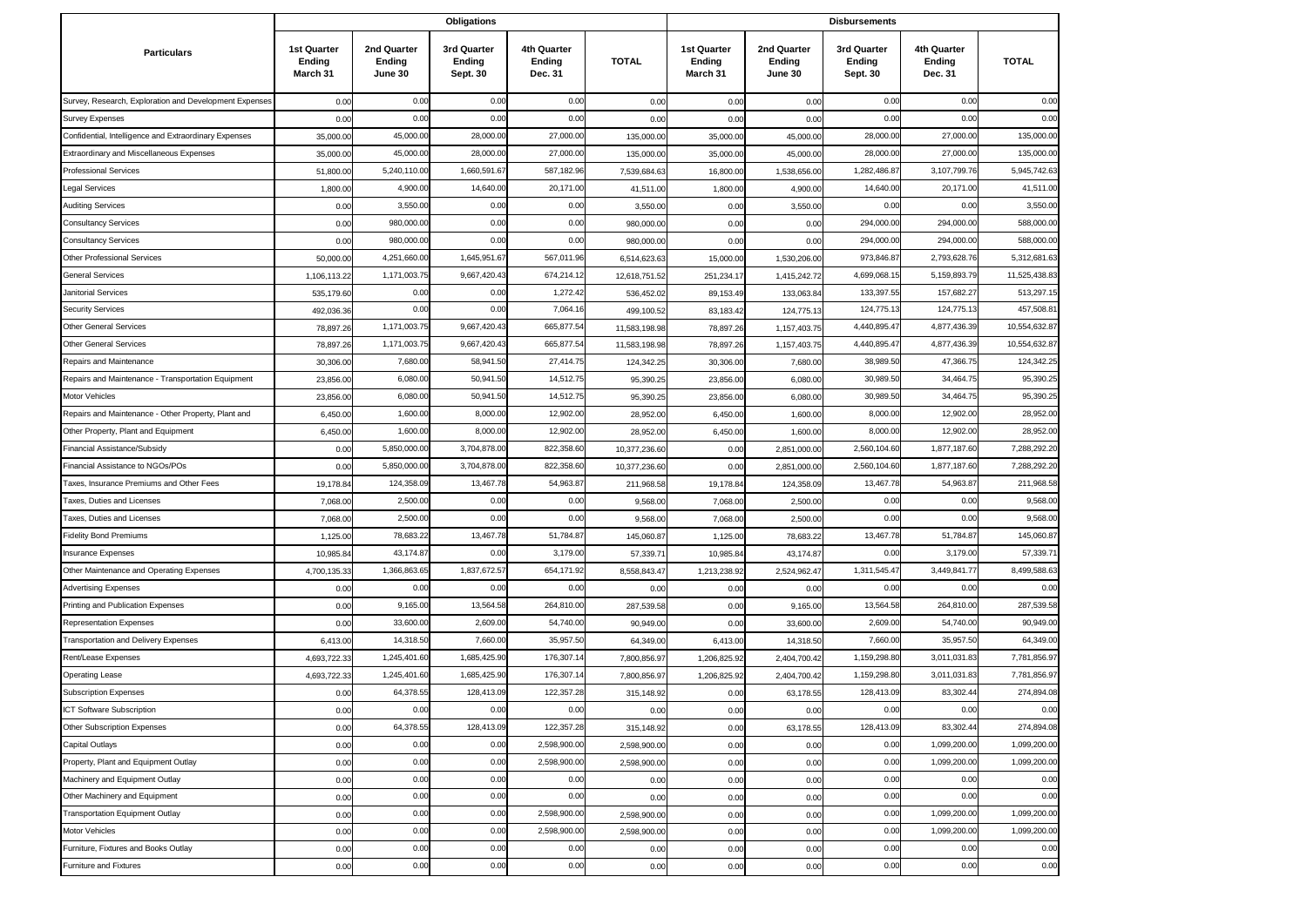|                                                  |                                          |                                  | Obligations                       |                                  |               |                                   |                                  | <b>Disbursements</b>              |                                  |               |
|--------------------------------------------------|------------------------------------------|----------------------------------|-----------------------------------|----------------------------------|---------------|-----------------------------------|----------------------------------|-----------------------------------|----------------------------------|---------------|
| <b>Particulars</b>                               | <b>1st Quarter</b><br>Ending<br>March 31 | 2nd Quarter<br>Ending<br>June 30 | 3rd Quarter<br>Ending<br>Sept. 30 | 4th Quarter<br>Ending<br>Dec. 31 | <b>TOTAL</b>  | 1st Quarter<br>Ending<br>March 31 | 2nd Quarter<br>Ending<br>June 30 | 3rd Quarter<br>Ending<br>Sept. 30 | 4th Quarter<br>Ending<br>Dec. 31 | <b>TOTAL</b>  |
| <b>B. AUTOMATIC APPROPRIATIONS</b>               | 518.841.1                                | 535,298.40                       | 663,054.89                        | 584,407.38                       | 2,301,601.78  | 518,841.11                        | 535,298.40                       | 663,054.89                        | 568,232.36                       | 2,285,426.76  |
| Retirement and Life Insurance Premiums           | 518,841.1                                | 535,298.40                       | 663,054.89                        | 584,407.38                       | 2,301,601.78  | 518,841.1                         | 535,298.40                       | 663,054.89                        | 568,232.36                       | 2.285.426.76  |
| C. SPECIAL PURPOSE FUNDS                         | 0.00                                     | 0.00                             | 0.00                              | 4,245,175.84                     | 4,245,175.84  | 0.00                              | 0.00                             | 0.00                              | 4,176,412.45                     | 4,176,412.4   |
| Miscellaneous Personnel Benefits Fund            | 0.00                                     | 0.00                             | 0.00                              | 4,245,175.84                     | 4,245,175.84  | 0.00                              | 0.00                             | 0.00                              | 4,176,412.45                     | 4,176,412.45  |
| Salaries and Wages                               | 0.00                                     | 0.00                             | 0.00                              | 1,638,573.34                     | 1,638,573.34  | 0.00                              | 0.00                             | 0.00                              | 1,577,014.50                     | 1,577,014.50  |
| Salaries and Wages - Regular                     | 0.00                                     | 0.00                             | 0.00                              | 1,638,573.34                     | 1,638,573.34  | 0.00                              | 0.00                             | 0.00                              | 1,577,014.50                     | 1,577,014.50  |
| Basic Salary - Civilian                          | 0.00                                     | 0.00                             | 0.00                              | 1,638,573.34                     | 1,638,573.34  | 0.00                              | 0.00                             | 0.00                              | 1,577,014.50                     | 1,577,014.50  |
| Other Compensation                               | 0.00                                     | 0.00                             | 0.00                              | 1,908,943.98                     | 1,908,943.98  | 0.00                              | 0.00                             | 0.00                              | 1,902,739.43                     | 1,902,739.43  |
| Other Bonuses and Allowances                     | 0.00                                     | 0.00                             | 0.00                              | 1,908,943.98                     | 1.908.943.98  | 0.00                              | 0.00                             | 0.00                              | 1,902,739.43                     | 1,902,739.43  |
| PERA - Civilian                                  | 0.00                                     | 0.00                             | 0.00                              | 72,454.55                        | 72,454.55     | 0.00                              | 0.00                             | 0.00                              | 71,000.00                        | 71,000.00     |
| Representation Allowance (RA)                    | 0.00                                     | 0.00                             | 0.00                              | 31,000.00                        | 31,000.0      | 0.00                              | 0.00                             | 0.00                              | 31,000.0                         | 31,000.0      |
| Transportation Allowance (TA)                    | 0.00                                     | 0.00                             | 0.00                              | 30,545.47                        | 30,545.47     | 0.00                              | 0.00                             | 0.00                              | 30,545.47                        | 30,545.47     |
| Honoraria - Civilian                             | 0.00                                     | 0.00                             | 0.00                              | 21,500.00                        | 21,500.0      | 0.00                              | 0.00                             | 0.00                              | 21,500.00                        | 21,500.0      |
| Overtime Pay                                     | 0.00                                     | 0.00                             | 0.00                              | 35,759.96                        | 35,759.96     | 0.00                              | 0.00                             | 0.00                              | 35,759.96                        | 35,759.9      |
| Bonus - Civilian                                 | 0.00                                     | 0.00                             | 0.00                              | 1,355,934.00                     | 1,355,934.0   | 0.00                              | 0.00                             | 0.00                              | 1.355.934.00                     | 1,355,934.00  |
| Cash Gift - Civilian                             | 0.00                                     | 0.00                             | 0.00                              | 176,750.00                       | 176,750.0     | 0.00                              | 0.00                             | 0.00                              | 172,000.00                       | 172,000.00    |
| Productivity Enhancement Incentive - Civilian    | 0.00                                     | 0.00                             | 0.00                              | 185,000.00                       | 185,000.0     | 0.00                              | 0.00                             | 0.00                              | 185,000.00                       | 185,000.0     |
| <b>Personnel Benefit Contributions</b>           | 0.00                                     | 0.00                             | 0.00                              | 30,616.89                        | 30,616.89     | 0.00                              | 0.00                             | 0.00                              | 29,616.89                        | 29,616.89     |
| Employees Compensation Insurance Premiums (ECIP) | 0.00                                     | 0.00                             | 0.00                              | 30.616.89                        | 30,616.89     | 0.00                              | 0.00                             | 0.00                              | 29,616.89                        | 29,616.89     |
| Pag-IBIG - Civilian                              | 0.00                                     | 0.00                             | 0.00                              | 4,100.00                         | 4,100.00      | 0.00                              | 0.00                             | 0.00                              | 4,100.00                         | 4,100.00      |
| PhilHealth - Civilian                            | 0.00                                     | 0.00                             | 0.00                              | 18.816.89                        | 18.816.8      | 0.00                              | 0.00                             | 0.00                              | 17.916.89                        | 17,916.89     |
| ECIP - Civilian                                  | 0.00                                     | 0.00                             | 0.00                              | 7,700.00                         | 7,700.0       | 0.00                              | 0.00                             | 0.00                              | 7,600.00                         | 7,600.00      |
| <b>Other Personnel Benefits</b>                  | 0.00                                     | 0.00                             | 0.00                              | 667,041.63                       | 667,041.63    | 0.00                              | 0.00                             | 0.00                              | 667,041.63                       | 667,041.63    |
| <b>Other Personnel Benefits</b>                  | 0.00                                     | 0.00                             | 0.00                              | 667,041.63                       | 667,041.63    | 0.00                              | 0.00                             | 0.00                              | 667,041.63                       | 667,041.63    |
| Terminal Leave Benefits - Civilian               | 0.00                                     | 0.00                             | 0.00                              | 297,041.63                       | 297.041.63    | 0.00                              | 0.00                             | 0.00                              | 297,041.63                       | 297,041.63    |
| <b>Other Personnel Benefits</b>                  | 0.00                                     | 0.00                             | 0.00                              | 370,000.00                       | 370,000.0     | 0.00                              | 0.00                             | 0.00                              | 370,000.00                       | 370,000.00    |
| <b>GRAND TOTAL</b>                               | 12,205,888.33                            | 25,465,461.70                    | 34,450,114.69                     | 19,589,279.83                    | 91,710,744.55 | 7,767,261.87                      | 18,668,348.07                    | 22,734,964.32                     | 34,545,244.74                    | 83,715,819.00 |

**Certified Correct:**

ALDA MAE M. MURILLO

Administrative Officer

OIC, Deputy Executive Director executive Director

RYAN A. ESTEBAN CHARISSE AQUINO-TUGADE **Recommending Approval: Approved By**  $\begin{bmatrix} 1 \\ 2 \end{bmatrix}$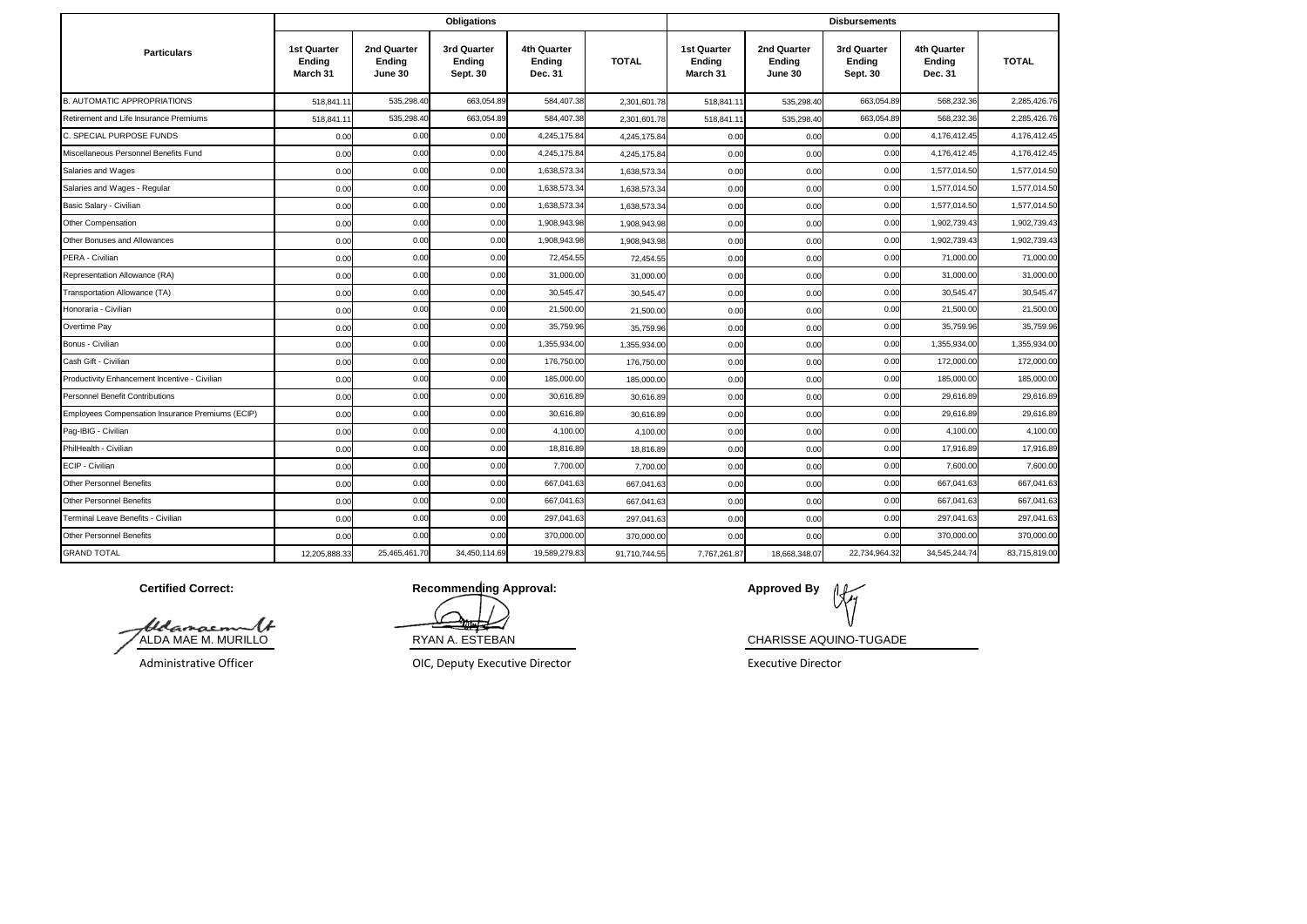# **SUMMARY OF APPROPRIATION**

# **As at the Quarter Ending Decem**

| Department                      | : Department        |
|---------------------------------|---------------------|
| Agency                          | : National Boc      |
| <b>Operating Unit</b>           | : $\lt$ not applica |
| <b>Organization Code (UACS)</b> | : 0700200000        |

|                                                       |                       | <b>Balances</b>   |                       |                               |
|-------------------------------------------------------|-----------------------|-------------------|-----------------------|-------------------------------|
| <b>Particulars</b>                                    | Unreleased            | Unobligated       | $(15-20)=(23+24)$     | <b>Unpaid Obligations</b>     |
|                                                       | <b>Appropriations</b> | <b>Allotments</b> | Due and<br>Demandable | Not Yet Due and<br>Demandable |
| 1                                                     | $21=(5-10)$           | $22=(10-15)$      | 23                    | 24                            |
| <b>SUMMARY</b>                                        | 1,120,000.00          | 964,797.45        | 254,090.22            | 7,740,835.33                  |
| A. AGENCY SPECIFIC BUDGET                             | 1,120,000.00          | 926,033.07        | 169,151.81            | 7,740,835.33                  |
| <b>Personnel Services</b>                             | 0.00                  | 5,560.22          | 169, 151.81           | 0.00                          |
| Salaries and Wages                                    | 0.00                  | 0.00              | 6,300.00              | 0.00                          |
| Salaries and Wages - Regular                          | 0.00                  | 0.00              | 6,300.00              | 0.00                          |
| Basic Salary - Civilian                               | 0.00                  | 0.00              | 6,300.00              | 0.00                          |
| Other Compensation                                    | 0.00                  | 160.91            | 0.00                  | 0.00                          |
| Personal Economic Relief Allowance (PERA)             | 0.00                  | 0.00              | 0.00                  | 0.00                          |
| PERA - Civilian                                       | 0.00                  | 0.00              | 0.00                  | 0.00                          |
| Representation Allowance (RA)                         | 0.00                  | 0.00              | 0.00                  | 0.00                          |
| Transportation Allowance (TA)                         | 0.00                  | 0.00              | 0.00                  | 0.00                          |
| Transportation Allowance (TA)                         | 0.00                  | 0.00              | 0.00                  | 0.00                          |
| Clothing/Uniform Allowance                            | 0.00                  | 0.00              | 0.00                  | 0.00                          |
| Clothing/Uniform Allowance - Civilian                 | 0.00                  | 0.00              | 0.00                  | 0.00                          |
| Honoraria                                             | 0.00                  | 0.00              | 0.00                  | 0.00                          |
| Honoraria - Civilian                                  | 0.00                  | 0.00              | 0.00                  | 0.00                          |
| Hazard Pay (HP)                                       | 0.00                  | 0.00              | 0.00                  | 0.00                          |
| Hazard Duty Pay - Civilian                            | 0.00                  | 0.00              | 0.00                  | 0.00                          |
| Longevity Pay (LP)                                    | 0.00                  | 0.00              | 0.00                  | 0.00                          |
| Longevity Pay - Civilian                              | 0.00                  | 0.00              | 0.00                  | 0.00                          |
| Overtime and Night Pay                                | 0.00                  | 0.00              | 0.00                  | 0.00                          |
| Overtime Pay                                          | 0.00                  | 0.00              | 0.00                  | 0.00                          |
| Year End Bonus                                        | 0.00                  | 0.00              | 0.00                  | 0.00                          |
| Bonus - Civilian                                      | 0.00                  | 0.00              | 0.00                  | 0.00                          |
| Cash Gift                                             | 0.00                  | 0.00              | 0.00                  | 0.00                          |
| Cash Gift - Civilian                                  | 0.00                  | 0.00              | 0.00                  | 0.00                          |
| Mid-Year Bonus - Civilian                             | 0.00                  | 0.00              | 0.00                  | 0.00                          |
| Mid-Year Bonus - Civilian                             | 0.00                  | 0.00              | 0.00                  | 0.00                          |
| Other Bonuses and Allowances                          | 0.00                  | 160.91            | 0.00                  | 0.00                          |
| Collective Negotiation Agreement Incentive - Civilian | 0.00                  | 0.00              | 0.00                  | 0.00                          |
| Productivity Enhancement Incentive - Civilian         | 0.00                  | 160.91            | 0.00                  | 0.00                          |
| <b>Personnel Benefit Contributions</b>                | 0.00                  | 0.00              | 100.00                | 0.00                          |
| Pag-IBIG Contributions                                | 0.00                  | 0.00              | 100.00                | 0.00                          |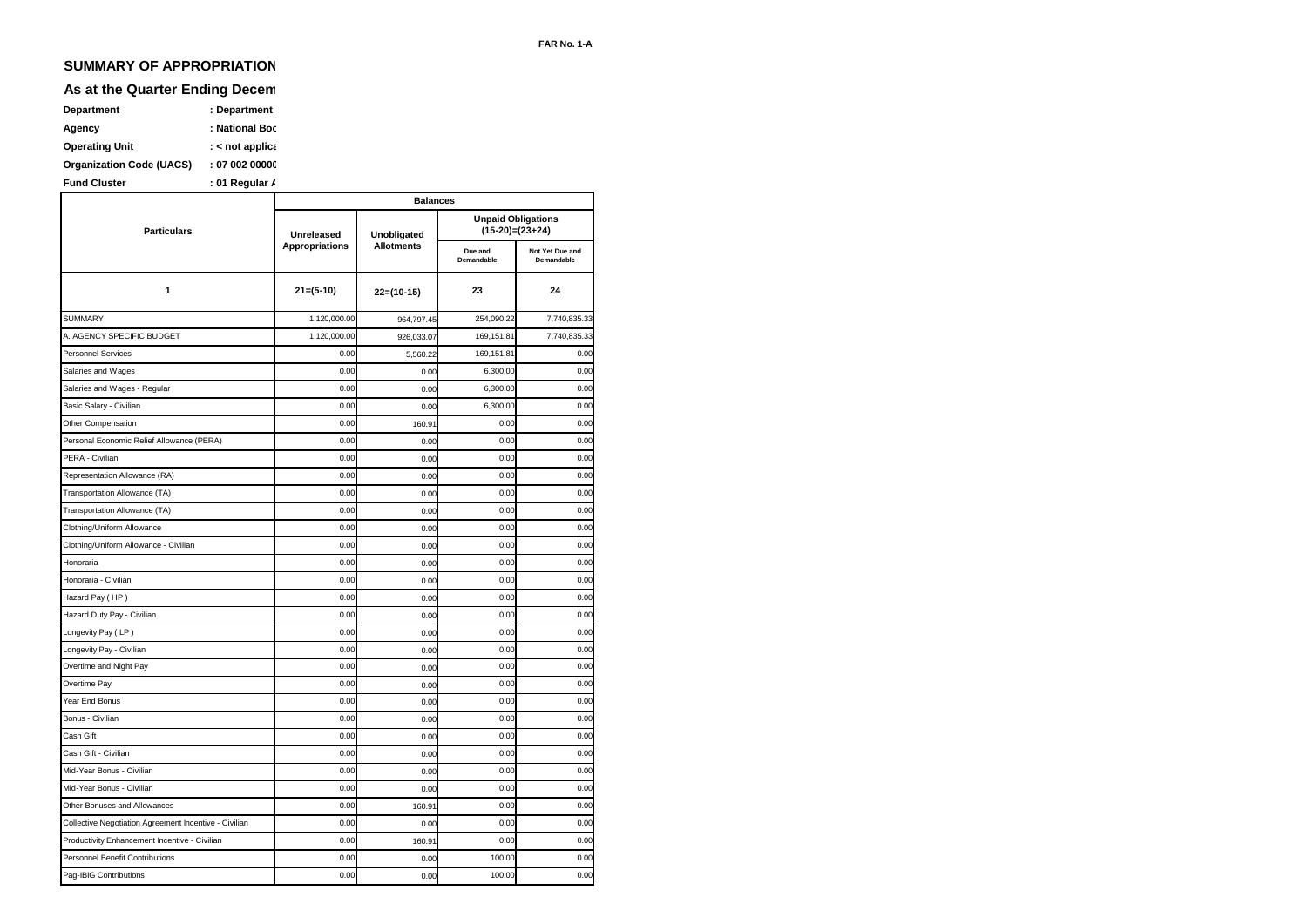|                                                        | <b>Balances</b>       |                   |                       |                                                |  |  |  |
|--------------------------------------------------------|-----------------------|-------------------|-----------------------|------------------------------------------------|--|--|--|
| <b>Particulars</b>                                     | <b>Unreleased</b>     | Unobligated       |                       | <b>Unpaid Obligations</b><br>$(15-20)=(23+24)$ |  |  |  |
|                                                        | <b>Appropriations</b> | <b>Allotments</b> | Due and<br>Demandable | Not Yet Due and<br>Demandable                  |  |  |  |
| Pag-IBIG - Civilian                                    | 0.00                  | 0.00              | 100.00                | 0.00                                           |  |  |  |
| PhilHealth Contributions                               | 0.00                  | 0.00              | 0.00                  | 0.00                                           |  |  |  |
| PhilHealth - Civilian                                  | 0.00                  | 0.00              | 0.00                  | 0.00                                           |  |  |  |
| Employees Compensation Insurance Premiums (ECIP)       | 0.00                  | 0.00              | 0.00                  | 0.00                                           |  |  |  |
| ECIP - Civilian                                        | 0.00                  | 0.00              | 0.00                  | 0.00                                           |  |  |  |
| Other Personnel Benefits                               | 0.00                  | 5,399.31          | 162,751.81            | 0.00                                           |  |  |  |
| <b>Terminal Leave Benefits</b>                         | 0.00                  | 5,399.31          | 162,751.81            | 0.00                                           |  |  |  |
| Terminal Leave Benefits - Civilian                     | 0.00                  | 5,399.31          | 162,751.81            | 0.00                                           |  |  |  |
| Other Personnel Benefits                               | 0.00                  | 0.00              | 0.00                  | 0.00                                           |  |  |  |
| Lump-sum for Step Increments - Length of Service       | 0.00                  | 0.00              | 0.00                  | 0.00                                           |  |  |  |
| Other Personnel Benefits                               | 0.00                  | 0.00              | 0.00                  | 0.00                                           |  |  |  |
| Maintenance and Other Operating Expenses               | 0.00                  | 919,372.85        | 0.00                  | 6,241,135.33                                   |  |  |  |
| <b>Traveling Expenses</b>                              | 0.00                  | 3,949.60          | 0.00                  | 63,798.57                                      |  |  |  |
| Traveling Expenses - Local                             | 0.00                  | 3,949.60          | 0.00                  | 63,798.57                                      |  |  |  |
| Traveling Expenses - Foreign                           | 0.00                  | 0.00              | 0.00                  | 0.00                                           |  |  |  |
| Training and Scholarship Expenses                      | 0.00                  | 3,500.00          | 0.00                  | 0.00                                           |  |  |  |
| <b>Training Expenses</b>                               | 0.00                  | 3,500.00          | 0.00                  | 0.00                                           |  |  |  |
| <b>Training Expenses</b>                               | 0.00                  | 3,500.00          | 0.00                  | 0.00                                           |  |  |  |
| Scholarship Grants/Expenses                            | 0.00                  | 0.00              | 0.00                  | 0.00                                           |  |  |  |
| Supplies and Materials Expenses                        | 0.00                  | 374,542.12        | 0.00                  | 149,018.36                                     |  |  |  |
| Office Supplies Expenses                               | 0.00                  | 58,813.00         | 0.00                  | 0.00                                           |  |  |  |
| Office Supplies Expenses                               | 0.00                  | 58,813.00         | 0.00                  | 0.00                                           |  |  |  |
| Accountable Forms Expenses                             | 0.00                  | 4,200.00          | 0.00                  | 0.00                                           |  |  |  |
| Non-Accountable Forms Expenses                         | 0.00                  | 5,000.00          | 0.00                  | 0.00                                           |  |  |  |
| Fuel, Oil and Lubricants Expenses                      | 0.00                  | 110,774.94        | 0.00                  | 1,000.00                                       |  |  |  |
| Semi-Expendable Machinery and Equipment Expenses       | 0.00                  | 5.00              | 0.00                  | 0.00                                           |  |  |  |
| Office Equipment                                       | 0.00                  | 5.00              | 0.00                  | 0.00                                           |  |  |  |
| Information and Communications Technology Equipment    | 0.00                  | 0.00              | 0.00                  | 0.00                                           |  |  |  |
| Semi-Expendable Furniture, Fixtures and Books Expenses | 0.00                  | 0.00              | 0.00                  | 0.00                                           |  |  |  |
| Semi-Expendable Furniture, Fixtures and Books Expenses | 0.00                  | 0.00              | 0.00                  | 0.00                                           |  |  |  |
| <b>Furniture and Fixtures</b>                          | 0.00                  | 0.00              | 0.00                  | 0.00                                           |  |  |  |
| Other Supplies and Materials Expenses                  | 0.00                  | 195,749.18        | 0.00                  | 148,018.36                                     |  |  |  |
| Utility Expenses                                       | 0.00                  | 126,216.99        | 0.00                  | 57,715.75                                      |  |  |  |
| <b>Water Expenses</b>                                  | 0.00                  | 49,382.84         | 0.00                  | 2,807.00                                       |  |  |  |
| <b>Electricity Expenses</b>                            | 0.00                  | 76,834.15         | 0.00                  | 54,908.75                                      |  |  |  |
| <b>Communication Expenses</b>                          | 0.00                  | 286,862.47        | 0.00                  | 15,148.72                                      |  |  |  |
| Postage and Courier Services                           | 0.00                  | 61,562.50         | 0.00                  | 10,618.55                                      |  |  |  |
| <b>Telephone Expenses</b>                              | 0.00                  | 57,299.97         | 0.00                  | 4,530.17                                       |  |  |  |
| Mobile                                                 | 0.00                  | 2,316.00          | 0.00                  | 0.00                                           |  |  |  |
| Landline                                               | 0.00                  | 54,983.97         | 0.00                  | 4,530.17                                       |  |  |  |
| <b>Internet Subscription Expenses</b>                  | 0.00                  | 168,000.00        | 0.00                  | 0.00                                           |  |  |  |
| Awards/Rewards and Prizes                              | 0.00                  | 0.00              | 0.00                  | 120,000.00                                     |  |  |  |
| Awards/Rewards Expenses                                | 0.00                  | 0.00              | 0.00                  | 0.00                                           |  |  |  |
| Awards/Rewards Expenses                                | 0.00                  | 0.00              | 0.00                  | 0.00                                           |  |  |  |
| Prizes                                                 | 0.00                  | 0.00              | 0.00                  | 120,000.00                                     |  |  |  |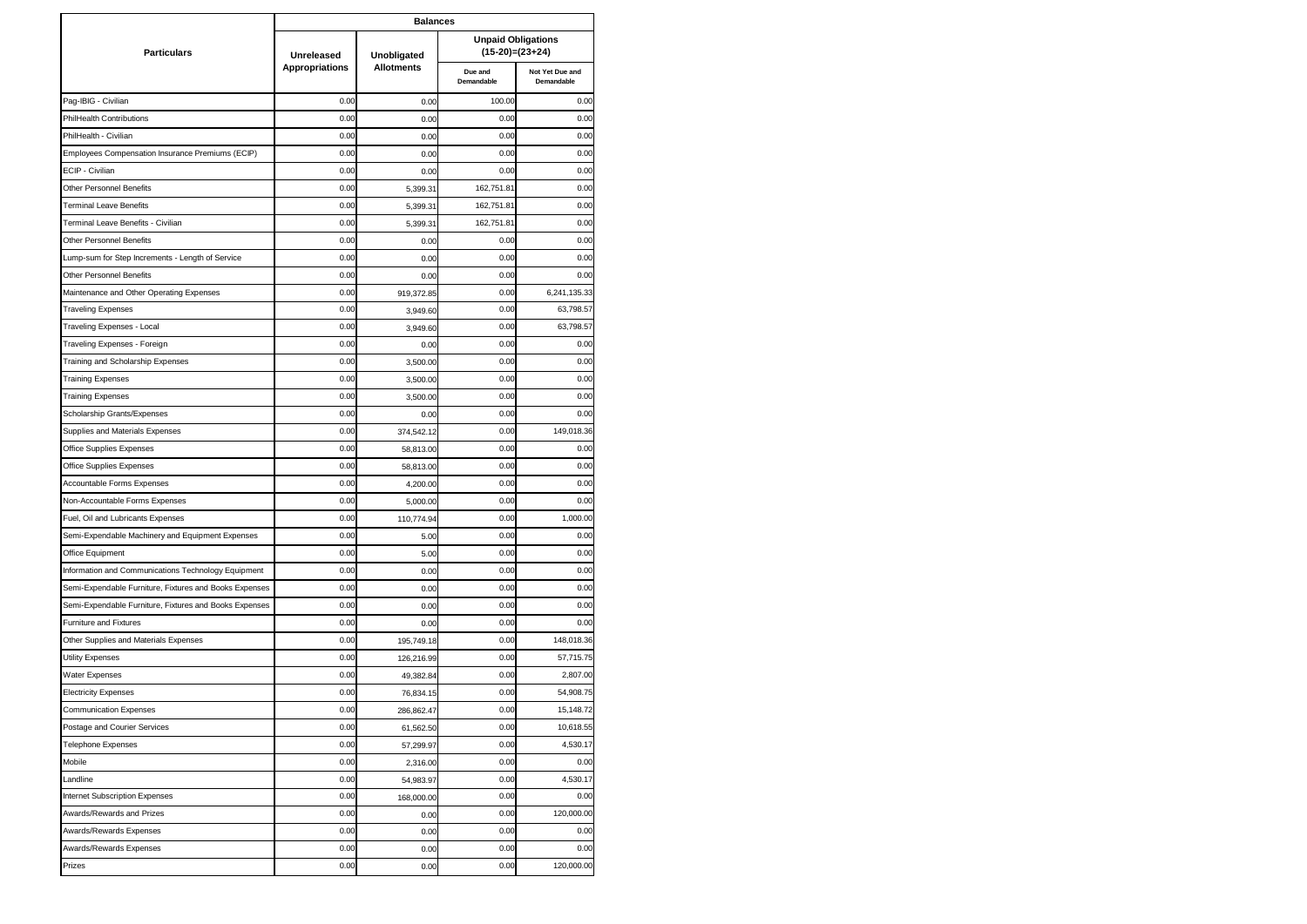|                                                        | <b>Balances</b>                     |                                  |                                                |                               |
|--------------------------------------------------------|-------------------------------------|----------------------------------|------------------------------------------------|-------------------------------|
| <b>Particulars</b>                                     | Unreleased<br><b>Appropriations</b> | Unobligated<br><b>Allotments</b> | <b>Unpaid Obligations</b><br>$(15-20)=(23+24)$ |                               |
|                                                        |                                     |                                  | Due and<br>Demandable                          | Not Yet Due and<br>Demandable |
| Survey, Research, Exploration and Development Expenses | 0.00                                | 0.00                             | 0.00                                           | 0.00                          |
| Survey Expenses                                        | 0.00                                | 0.00                             | 0.00                                           | 0.00                          |
| Confidential, Intelligence and Extraordinary Expenses  | 0.00                                | 1,000.00                         | 0.00                                           | 0.00                          |
| Extraordinary and Miscellaneous Expenses               | 0.00                                | 1,000.00                         | 0.00                                           | 0.00                          |
| <b>Professional Services</b>                           | 0.00                                | 7,204.69                         | 0.00                                           | 1,593,942.00                  |
| Legal Services                                         | 0.00                                | 0.00                             | 0.00                                           | 0.00                          |
| <b>Auditing Services</b>                               | 0.00                                | 6,450.00                         | 0.00                                           | 0.00                          |
| <b>Consultancy Services</b>                            | 0.00                                | 0.00                             | 0.00                                           | 392,000.00                    |
| <b>Consultancy Services</b>                            | 0.00                                | 0.00                             | 0.00                                           | 392,000.00                    |
| <b>Other Professional Services</b>                     | 0.00                                | 754.69                           | 0.00                                           | 1,201,942.00                  |
| <b>General Services</b>                                | 0.00                                | 0.00                             | 0.00                                           | 1,093,312.69                  |
| Janitorial Services                                    | 0.00                                | 0.00                             | 0.00                                           | 23,154.87                     |
| <b>Security Services</b>                               | 0.00                                | 0.00                             | 0.00                                           | 41,591.71                     |
| <b>Other General Services</b>                          | 0.00                                | 0.00                             | 0.00                                           | 1,028,566.11                  |
| <b>Other General Services</b>                          | 0.00                                | 0.00                             | 0.00                                           | 1,028,566.11                  |
| Repairs and Maintenance                                | 0.00                                | 44,657.75                        | 0.00                                           | 0.00                          |
| Repairs and Maintenance - Transportation Equipment     | 0.00                                | 0.00                             | 0.00                                           | 0.00                          |
| Motor Vehicles                                         | 0.00                                | 0.00                             | 0.00                                           | 0.00                          |
| Repairs and Maintenance - Other Property, Plant and    | 0.00                                | 44,657.75                        | 0.00                                           | 0.00                          |
| Other Property, Plant and Equipment                    | 0.00                                | 44,657.75                        | 0.00                                           | 0.00                          |
| Financial Assistance/Subsidy                           | 0.00                                | 8,955.04                         | 0.00                                           | 3,088,944.40                  |
| Financial Assistance to NGOs/POs                       | 0.00                                | 8,955.04                         | 0.00                                           | 3,088,944.40                  |
| Taxes, Insurance Premiums and Other Fees               | 0.00                                | 0.00                             | 0.00                                           | 0.00                          |
| Taxes, Duties and Licenses                             | 0.00                                | 0.00                             | 0.00                                           | 0.00                          |
| Taxes, Duties and Licenses                             | 0.00                                | 0.00                             | 0.00                                           | 0.00                          |
| <b>Fidelity Bond Premiums</b>                          | 0.00                                | 0.00                             | 0.00                                           | 0.00                          |
| <b>Insurance Expenses</b>                              | 0.00                                | 0.00                             | 0.00                                           | 0.00                          |
| Other Maintenance and Operating Expenses               | 0.00                                | 62,484.19                        | 0.00                                           | 59,254.84                     |
| <b>Advertising Expenses</b>                            | 0.00                                | 0.00                             | 0.00                                           | 0.00                          |
| Printing and Publication Expenses                      | 0.00                                | 26,025.00                        | 0.00                                           | 0.00                          |
| <b>Representation Expenses</b>                         | 0.00                                | 0.00                             | 0.00                                           | 0.00                          |
| <b>Transportation and Delivery Expenses</b>            | 0.00                                | 0.00                             | 0.00                                           | 0.00                          |
| Rent/Lease Expenses                                    | 0.00                                | 31,999.95                        | 0.00                                           | 19,000.00                     |
| <b>Operating Lease</b>                                 | 0.00                                | 31,999.95                        | 0.00                                           | 19,000.00                     |
| <b>Subscription Expenses</b>                           | 0.00                                | 4,459.24                         | 0.00                                           | 40,254.84                     |
| ICT Software Subscription                              | 0.00                                | 0.00                             | 0.00                                           | 0.00                          |
| Other Subscription Expenses                            | 0.00                                | 4,459.24                         | 0.00                                           | 40,254.84                     |
| Capital Outlays                                        | 1,120,000.00                        | 1,100.00                         | 0.00                                           | 1,499,700.00                  |
| Property, Plant and Equipment Outlay                   | 1,120,000.00                        | 1,100.00                         | 0.00                                           | 1,499,700.00                  |
| Machinery and Equipment Outlay                         | 1,070,000.00                        | 0.00                             | 0.00                                           | 0.00                          |
| Other Machinery and Equipment                          | 1,070,000.00                        | 0.00                             | 0.00                                           | 0.00                          |
| <b>Transportation Equipment Outlay</b>                 | 0.00                                | 1,100.00                         | 0.00                                           | 1,499,700.00                  |
| Motor Vehicles                                         | 0.00                                | 1,100.00                         | 0.00                                           | 1,499,700.00                  |
| Furniture, Fixtures and Books Outlay                   | 50,000.00                           | 0.00                             | 0.00                                           | 0.00                          |
| <b>Furniture and Fixtures</b>                          | 50,000.00                           | 0.00                             | 0.00                                           | 0.00                          |